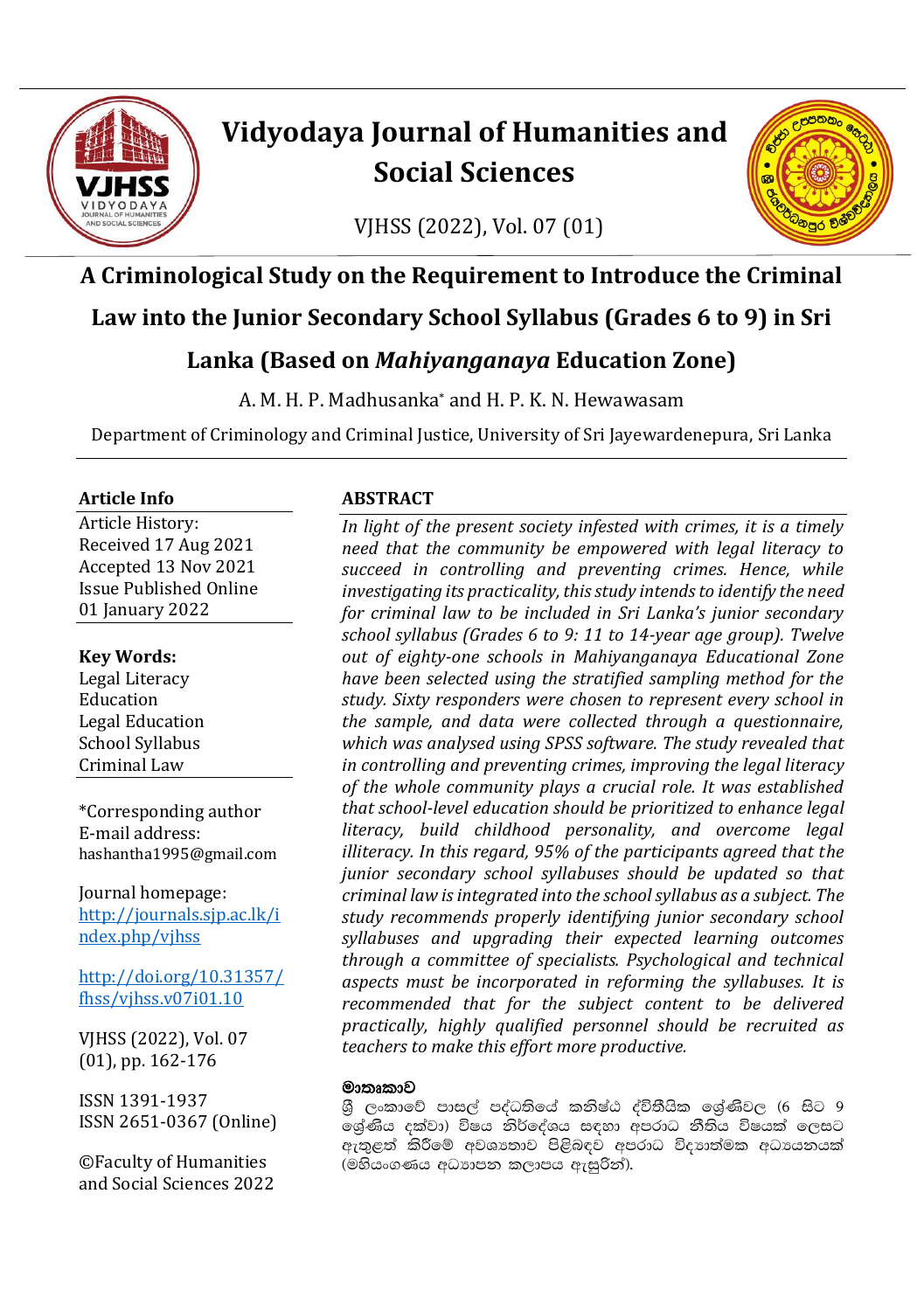### 1. හැඳින්වීම

අපරාධ, සෑම සමාජයක් තුළින් ම විදාවොන වන්නාවු ඐ෬ සංසිද්ධියකි. එය සමාජ ජීවිතයේ නොවැළැක්විය හැකි සහ සාමානා අංගයකි (Durkheim, 1895). විවිධ සමාජ සංස්ථාවන් අපරාධ යන්න විවිධ ආකාරයෙන් විශුහ කරනු ලබයි. එක් සමාජ සංස්ථාවක අපරාධයක් ලෙස සලකනු ලබන මානව චර්යාවක් තවත් සමාජ කුමයක අපරාධයක් හෝ වරදක් නොවිය හැකිය. අපරාධය තවදුරටත් විස්තර කිරීමේ දී සමාජ විදාහ ශබ්ද කෝෂයෙහි නීතියෙන් තහනම් කළ හා දඬුවමකට යටත් කළ ඕනැම කිුයාවක් අපරාධයක් ලෙසට ද සඳහන් කර ඇත (Bruce & Yearley, 2006). එයින් පැහැදිලි වනුයේ සෑම අපචාරී මානව චර්යාවක් ම අපරාධයක් නොවන බවයි. ඒ බව ඊ. එච්. සදර්ලන්ඩ් විසින් අපරාධය පිළිබඳව කළ විගුහයෙන් ගමාමාන වේ. ඒ අනුව හැසිරීමක වරදකාරී බව දුරාචාරය හෝ අශෝභනත්වය නොසලකා හුදු අපරාධ නීතිය කඩකිරීම අපරාධයක් ලෙස සඳහන් කරයි. මෙහි දී කිසියම් කියාවක ආවේණික හෝ සදාචාරමය වටිනාකම අනුව අපරාධය නිර්වචනය නොකළ යුතු බැව් පුකාශ කරන අතර, යම් නීතියක් යම් කියාවක් කොතරම් සදාචාරාත්මක වශයෙන් ආවේණික වුවත් එය අපරාධ නීතියේ විස්තර නොවෙනවා නම් අපරාධයක් ලෙස නොසැලකෙන බැව් කියයි" (Sutherland & Cressey, 1960).

සදර්ලන්ඩ්ගේ එම අදහස තුළ අපරාධ නීතියේ අර්ථ දක්වා නැති නමුත් සමාජයට අගතිගාමී තත්ත්වයන් ඇති කරනු ලබන මානව චර්යාවන් පවතින බව ගැබ්ව ඇත. ඒවා අපගාමී චර්යා හෝ අපචාර ලෙසට නම් කළ හැකිය. මූලිකව බලතහොත් අපචාරය, අපරාධය යන සංකල්පයට වෙනස් තත්ත්වයක් තිරූපණය කරත බවක් හැඟේ. ඍජුවම අපරාධයට නොනැගෙන ඒ සමාජ සම්මතය විසින් විවිධ නිර්ණායකයන් පදනම් කොට පණවා ඇති අනුමැතිය උල්ලංඝනය කරන යම් හැසිරීම් රටාවක් වේ ද එය අපචාරයක් ලෙස අර්ථ දැක්විය හැකිය (Sutherland & Cressey, 1960). අපගාමී චර්යාව පිළිබඳව මෙසේ සඳහන් කළ හැකිය. පුද්ගලයා බාහිර උත්තේජකයන් සඳහා පුතිචාර දක්වන්නේ සිය පෞරුෂය ගොඩනැගී ඇති ආකාරය අනුව ය. ඇතමුන් අනුන් ද විනාශ කරමින් තමාගේ ජීවිතය ද නැතිකර ගනී. කිසියම් චර්යා රටාවක් සමාජයට හෝ සදාචාර රීති වලට පටහැනි නම් අපගාමී චර්යාවක් ලෙස විගුහ කළ හැකිය (වල්පොල, 2013). එබැවින් අපරාධය හා අපගාමී චර්යා යනු එකිනෙකට වෙනස් සංකල්පයන් බව වටහාගැනීම වැදගත් ය. අපරාධ පාලනය හා නිවාරණය යන්න අපරාධ විදාහ විෂයය ක්ෂේතුය තුළ අවධානය යොමු කරන මූලික ක්ෂේතුයකි. අපරාධයක් ඇතිවීමට පෙර ඒවා වලක්වා ගැනීම මෙන් ම අපරාධයක් සිදුවු පසුව ඒ සම්බන්ධයෙන් කිුියාත්මක වන ආකාරය මෙම සංකල්ප ද්විත්වය තුළින් අර්ථ නිරූපණය වේ. ඉකසේ වෙතත් මෙම සංකල්ප දෙක වෙන වෙනම වෙන්කොට හඳුනාගැනීම අපහසු වනුයේ එම කාරණා ද්විත්වයේ මුඛා අරමුණු අපරාධ අවමට කිරීමට මුල්වන නිසාවෙනි. මේ අනුව නෛතික සාක්ෂරතාව පැවතීම මෙම අපරාධ පාලනය හා නිවාරණය යන කාරණා ද්විත්වයම සාධනය කරන්නකි. නීතිය දැන සිටීම තුළින් ම අපරාධ පාලනය හා නිවාරණය සාක්ෂාත් කරගැනීමේ හැකියාව ඉතා ඉහළ වේ.

"පුද්ගලයෙකුගේ, නීතිය යනු, පුද්ගල කණ්ඩායමකගේ හැසිරීම පාලනය කරන්නා වූ ද, නිශ්චිත සමාජ පුතිපත්ති උල්ලංඝනය කිරීම වළක්වන්නා වූ ද, එය කඩ කරන්නවුන්ට දඬුවම් කිරීම සඳහා ද එය කඩ කිරීම නිසා පීඩාවට පත්වූවන්ට සහන සැලසීම සඳහා වූ ද සංවිධානය වූ සමාජ බලවේගයකි" (හරිස්චන්දු, 2013, පිටුව 09). ඒ තුළින් පැහැදිලි වන්නේ නීතිය යනු නෛතික බලය හා බලපෑම යොදන සහ යෙදිය හැකි ආයතන සහිත ඒකකයක් බවය.

මෙම නීතිය හා නෛතික සන්දර්භය තුළ භාවිත වන වචන හා ඒවායේ අදහස තේරුම් ගැනීමත්, එම තේරුම් ගත් නෛතික කියාවලිය තුළින් තමා හට අවශා ඉදිරි නෛතික කටයුතු සඳහා නීතිය භාවිත කිරීම හා අදාළ නෛතික කියාමාර්ග ගැනීමට ඇති හැකියාව මෛත්ක සාක්ෂරතාව වන්නේ ය (කැනේඩියානු නීතීඥ සංගමය, 1992). ඒ අනුව පුද්ගලයාව නෛතික සාක්ෂරතාවයෙන් බලගැන්වීම උදෙසා අධාහපනය මහත් පිටිවහලක් වේ. නෛතික සාක්ෂරතාව තුළදී අතාහේතයෙන් ම අවධාරණය කළ යුතු කරුණක් ලෙස අපරාධ නීතිය හඳුන්වා දිය හැකිය.

අපරාධ නීතියේ මුලික පරමාර්ථ වනුයේ අපරාධයක් සංයුක්ත වන අංග නිර්වචනය කිරීම, අපරාධයක් සඳහා දිය යුතු දඬුවම් තීරණය කිරීම සහ අපරාධ වැළැක්වීම සඳහා කිුයා කිරීමයි. එමගින් යුක්තිය පිළිබඳ මහජන හැඟීම ස්ථාවර කරයි. එමගින් පොදු සහයෝගීතාව සහතික කිරීම සිදුවේ (Chiao, 2016). ශී ලංකා අපරාධ නීතියේ හරයාත්මක අංශය දණ්ඩ නීති සංගුහයේ ඇතුළත් වන විධානවල අඩංගු වී තිබේ. එහි කාර්යය පටිපාටිම නීති අපරාධ නඩු විධාන සංගුහය, සාක්ෂි ආඥා පනත වැනි මූලාශුයන් හි අඩංගු වේ. පොදු පිළිගැනීමට අනුව අපරාධ නීතියේ පරමාර්ථ වන්නේ, පුද්ගලයකුට හෝ මහජන යහපතට, අයුක්ති සහගත ලෙස සහ සමාව දිය නොහැකි ලෙස හානි සිදුකරන වැරදි සහ නීති විරෝධී හැසිරීම් තහනම් කිරීම සහ වැළකීම, දෝෂ සහගත තොවූ හැසිරීම් සාපරාධී යැයි හෙළා දැකීමෙන් වැළැකීම යනාදියයි. එනම් දෝෂ සහගත නොවු හැසිරීම් සුරැකීම, යම් තැනැත්තකුගේ හැසිරීම් මගින් ඔහු කිසියම් අපරාධයක් කිරීමට සුදානම් වන බව පෙන්නුම් කරන විට එවැන්නක මහජන නීතියේ පාලනයට යටත් කිරීම, බරපතල සහ සුළු වරදවල්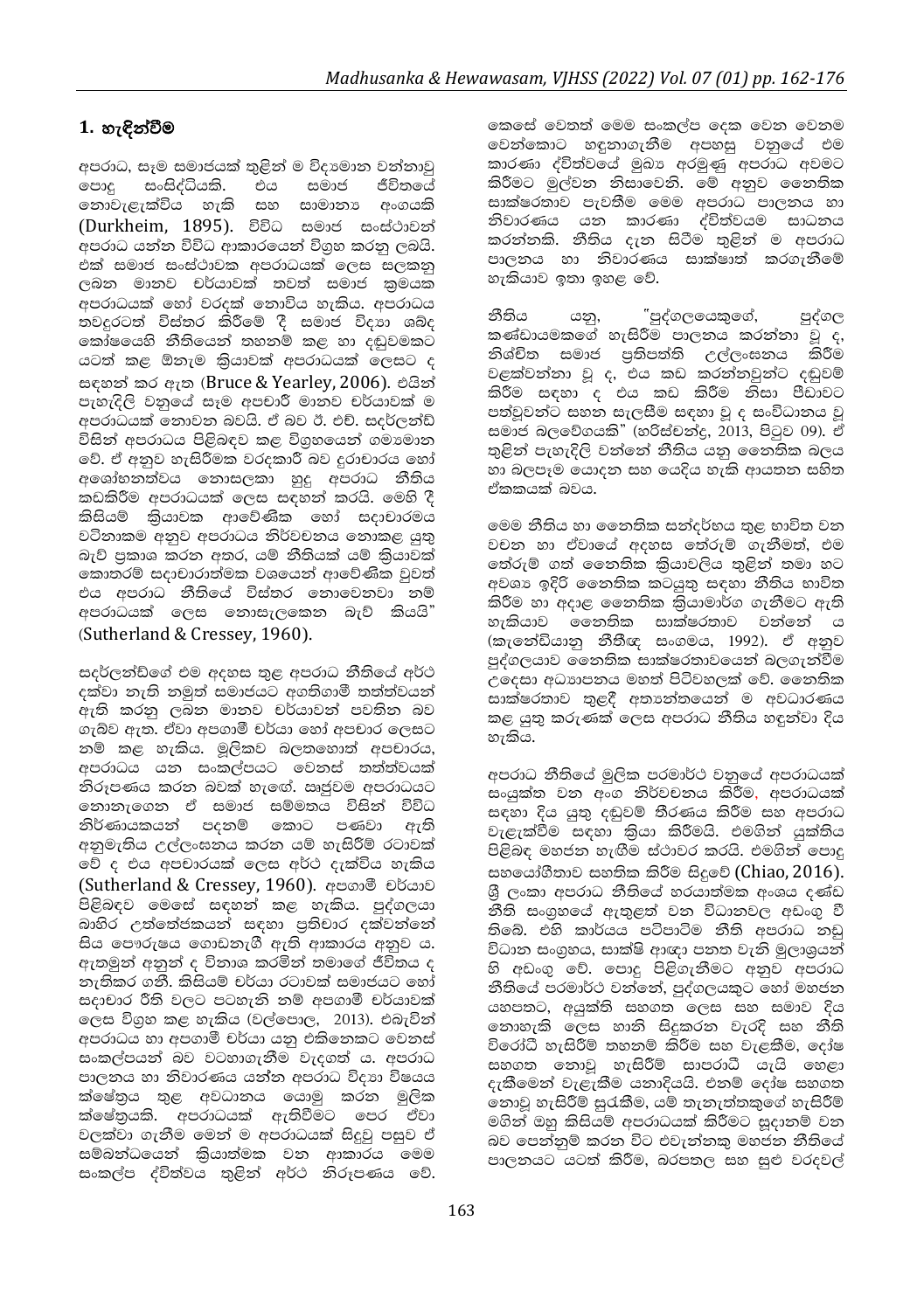අතර වෙනස්කම් පැහැදිලි සහ යුක්ති සහගත ලෙස පෙන්නුම් කිරීමයි (ගුණරත්න, 2009).

අධාහපනය යනු, "ජීවත්වීමේ කියාවලියයි'' (Education is a process of living). මිනිසා සිය ජීවිත කාලය තුළ දී ලබන අත්දැකීම් පුයෝජනවත් වන පරිද්දෙන් යළි යළිත් ගොඩ නැංවීම අධාහපනය යනුවෙන් අදහස් කෙරෙන බව ජෝන් ඩිවී විස්තර කරයි (වීරතුංග, 1981). අධාහපනය විධිමත් හා අවිධිමත් ලෙසට වන අතර පිලිප් කුම්බස් නම් අධාහපනඥයාගේ අදහසට අනුව අවිධිමත් .<br>අධාහපනය වනාහී "සෑම දෙනාට ම විවෘත කරන පරිදි පුද්ගලයා දැනුමෙන්, නිර්මාණශීලී බවින් ඉදිරියට යන සුවපහසු මගකි" (සේනාරත්න, 2020). ගෙඩ්රික් හාබිසන් නම් විද්වතා විසින් විධිමත් අධාහපනය හඳුන්වා ඇත්තේ "පූර්ව කාලීන පන්ති කාමරට පැමිණීම සහිත, වයස් මට්ටම් අනුව ලේණිගත කරන ලද සහතික, ඩිප්ලෝමා සහ උපාධි යනාදිය ලබා ගැනීම කෙරෙහි යොමු වූ අධාහපන කුමයක්" ලෙසට යි" (ශී ලංකාවේ සේවා වියුක්ති ගැටලුව සහ අධාහපන පුතිසංස්කරණ, 2015, පිටුව 104-105). මෙම විධිමත් අධාහපනය තුළ විෂය නිර්දේශයන් හා විෂයමාලාවන් වන අතර පාසල් විෂය නිර්දේශය වනාහී ඉගැන්වීම හා ඉගෙනීම යන කියාවලිය මගින් කුමක් ඉටුකරගත යුතු ද යන්න සඳහා කරන ලද සැලසුමක් බව එම්.පී. බීන් කියයි. එමෙන් ම විෂය නිර්දේශය පිළිබඳව කිස්ටෝපර් කැන්ඩලීන්ගේ අදහස මෙසේ ය. එනම් කුමක් උගත යුතු ද යන්න විස්තර කරන්නක් ලෙස විෂය නිර්දේශය සැළකිය හැකිය යන්නයි. නිතර ම මෙන් ගුරුවරුන් සහ සිසුන් විසින් කළයුතු කියාකාරකම් ලෙසට මේවා සකස් කරනු ලැබේ (ජයවීර, 1999). පාසල් විෂය මාලාව යන්නෙහි අර්ථය මීට තරමක් වෙනස් ය. "අපේක්ෂිත ඉගෙනුම් ඵල ලබාදෙන වයුහගත වැඩ මාලාවක් වෙතින් විෂය පථය තුළ ඉගෙනුම් හා ඉගැන්වීම් පහසුකම් පාසලේ දී සැලසීම පිණිස අරමුණු, අභිමතාර්ථ, අන්තර්ගතය, ඉගෙනුම් කුමෝපායන්, ඇගයීම හා අතාවශා ඉගෙනුම් මූලාශු යනාදිය ලබාදෙන පාඨමාලාවකි" (සාමානා අධාහපන වාහපෘතිය-2, 1999, පිටු 06 -11). ඒ අනුව නීති අධාහපනය ලෙසට අරුත් ගැන්විය හැකි වන්නේ පුද්ගලයා නෛතික සාක්ෂරතාවයෙන් බලගැන්වීම උදෙසා අධාහපනය විධිමත් අයුරින් ගොදවා ගැනීම ලෙස හඳුන්වා දිය හැකිය.

ීශී ලංකාවේ සාමානා අධාාපනය පිළිබඳ ජාතික පුතිපත්ති සඳහා යෝජනා" යන මැයෙන් 2016 වර්ෂයේ දී වාර්තාවක් ඉදිරිපත් කරනු ලැබු අතර, එහිදී ජාතික අධාහපන කොමිෂන් සභාව සඳහන් විගුහ කරනුයේ 06 ලශ්ණිය සිට 09 ලශ්ණිය දක්වා වූ අධාහපනය, කනිෂ්ඨ ද්විතීයික ඉගෙනුම් අවධිය වශයෙනි (ශී ලංකාවේ සාමානා අධාහපනය පිළිබඳ ජාතික පුතිපත්තිය සඳහා යෝජනා, 2016). මෙම ශිෂා අවධිය සඳහා ඉගෙනුම් කටයුතු සිදු කිරීමේ දී පිළිගත් හා කුමානුකූල ඉගෙනුම් නාගයන් භාවිත කළ හැකිය.

රුසියානු ජාතික කායික විදාහව පිළිබඳ මහාචාර්යවරයෙකු වු අයිවන් පැව්ලොව් (Ivan Payloy) (1849-1936) විසින් සිය "සම්භාවා ආරෝපණ නාහය" තුළින් පුද්ගලයා වෙත ආරෝපණය කරනු ලබන පුබෝධක පුතිචාර හරහා මිනිස් චර්යාව වෙනස් කළහැකි බව සඳහන් කරයි. එමෙන් ම මෙම නාහය ජේ.බී. වොට්සන් (J. B. Wotson) සහ කොන්ස්ටන්ටයින් බයිකොව් (Konstantin Bykov) නම් විද්වතුන් වැඩි දියුණු කර ඇත. වර්ෂ 1898 දී ඊ.එල්. තොන්ඩයික් (E. L. Thorndike) විසින් "ඉගෙනුම පිළිබඳ චර්යාවාදී එළඹුම" තුළින් පුද්ගලයාට අනියම් ලෙස ලැබෙන උපස්ථම්භනයක් නිසා පුතිචාර නැවත නැවත ඇතිවන බවයි. ඉගෙනුම පිළිබඳව පර්යේෂණ සිදු කළ බී.එෆ්. ස්කිනර් (B. F. Skinner) නම් විදාහඥයා විසින් සිය පුකාරක ආරෝපණ නාහය තුළින්<br>පුද්ගලයාගේ බොහෝ චර්යාවන් හුදෙක් පුබෝධකයන්ට දක්වන සරල පුතිචාර නොවේ. ඒවා හිතාමතා කරනු ලබන කියාවන් ය. ඒවා පුකාරක නම් වන බව දක්වයි. එඩ්වර්ඩ්.සී. ටොල්මන් (Edward C. Tallman) නම් විද්වතා සිය ක්ෂේතු පුජානන නාහය (ගෙස්ටෝල්ට්වාදී නාහය) මගින් දක්වනුයේ ඉගෙනුම් අවස්ථාවක සිදුවන විවිධ සිදුවීම් සංවිධානය කරමින් ඉගෙන ගන්නා තැනැත්තා විසින් මනසෙහි කිසියම් පජානන වයුහයක් ගොඩනඟා ගන්නා බවයි. මහාචාර්ය ඇල්බට් බැන්ඩුරා (Albert Bandura), නීල් මිලර් (Neal Miller) සහ ජෝන් ඩොලර්ඩ් (John Dollard) යන අය සමාජ ඉගෙනුම් නාගය තුළින් දක්වනුයේ මිනිසුන් හුදෙක් අභාන්තර බලවේග වලින් පමණක් පාලනය වන්නන් නොවන බවත්, සමාජ පරිසර සාධක මගින් ඒ ඒ අන්දමට හැසිරීමට නව චර්යා දැක්වීමටත්, මිනිසා යොමු කර ඇති බවයි. (අතුකෝරාල සහ අතුකෝරාල, 2005).

පාථමික නීති අධාහපනය හෙවත් පාසල හරහා ලබාදෙන නීති අධාහපනයේ වැදගත්කම පිළිබඳව පී. තීපති හා රිචඩ් සී. මැක්ස්වෙලි ඇතුළු පිරිස විසින් කළ පර්යේෂණයන් හීදී හෙළි වූයේ නෛතික අධාහපනය සමාජයේ වැදගත් ම ක්ෂේතුයක් පිළිබඳව කෙරෙන අධාාපනයක් බවයි. තාක්ෂණික අතින් ශීඝුයෙන් ලෝකය දියුණු වන කාල පරාසයක නීති අධාාපනය සමාජ ගතකිරීම අධාාපනඥයින්ගේ වගකීමක් වෙමින් පවතින බව ඔවුහු දක්වති (Tripathi, 1968; Maxwell et al., 1975).

පුද්ගලයාගේ නිපුණතා සංවර්ධනය, පෞරුෂ සංවර්ධනය, කුසලතා සංවර්ධනය, ගැටලු විසඳීමේ හැකියාව, සාරධර්ම ඇගයීමට පෙළඹීම, තර්කන හැකියාව වර්ධනය, අන් අයට ගරු කිරීම, ඉවසීම පුගුණ කිරීම, අයිතිවාසිකම් ආරක්ෂා කිරීමට පෙළඹීම, පුජාව වෙනුවෙන් පෙනීසිටීමට පෙළඹීම, විවේචනාත්මක හා ගවේෂණාත්මක චින්තනය ආදිය දියුණු වීම පිණිස නීති අධාාපනය වැදගත් වන බව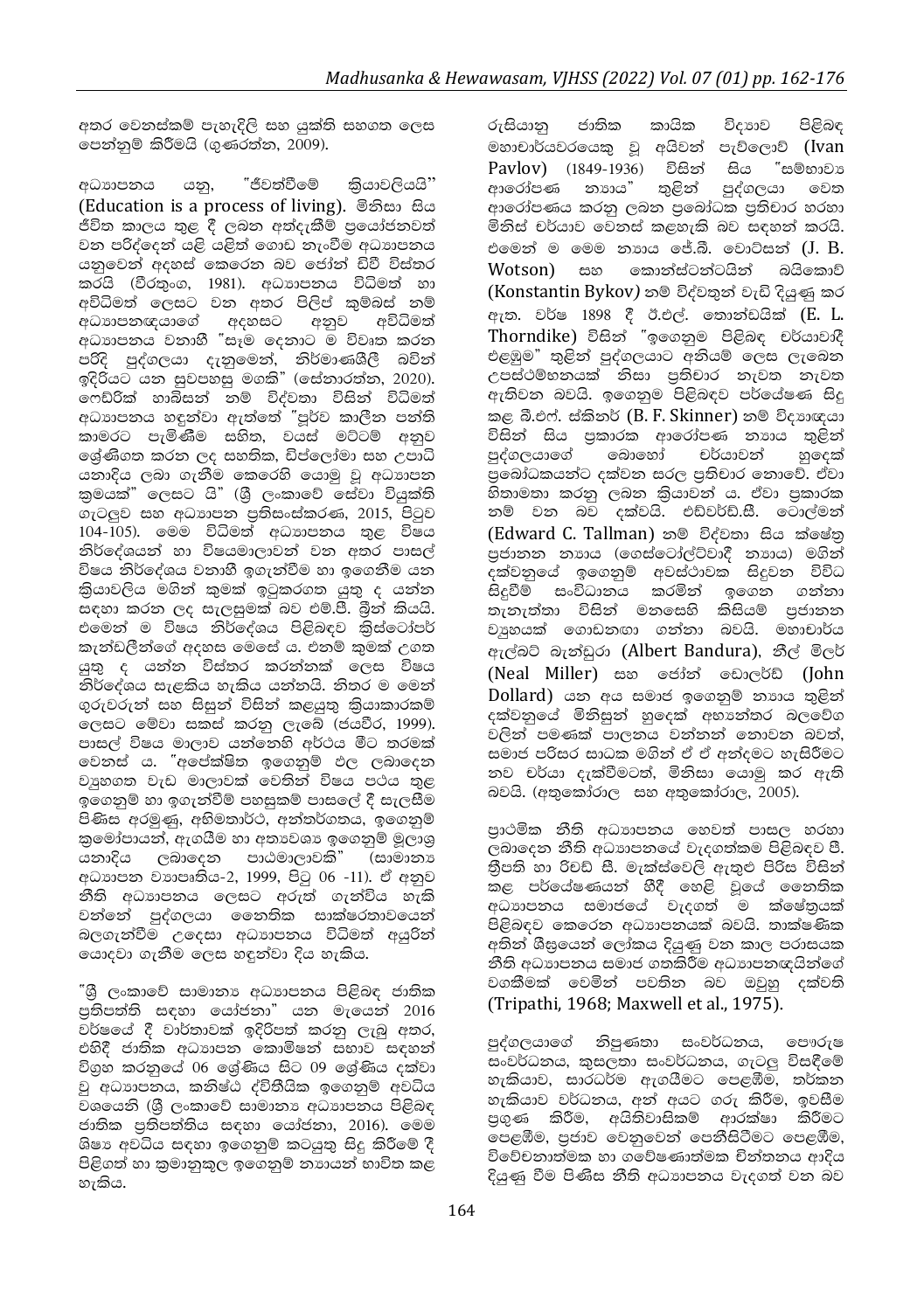ආකාරය පිළිබඳව තවදුරටත් පර්යේෂණාත්මක කරුණු තුළින් සනාථ වී ඇත (Joninia & Petrauskienė, 2013). එසේම, නීතිය පිළිබඳව ඉගැන්වීමේ වගකීම සියලු ම පාසල් බලධාරීන් වෙත පවතින වගකීමක් බව පැහැදිලි කරුණකි. මේ සම්බන්ධ අදහස් දක්වන පර්යේෂකයින්ට අනුව, " පුජා නීති අධාහපනය" යන සංකල්පය සමාජගත වීම තවමත් පුමාද වීමට මෙම වගකීම නිසිලෙස ඉටුනොවීමට හේතු වී ඇති අතර, ඒ සඳහා විධිමත් වැඩ පිළිවෙළක අවශාතාවක් පවතින බවත්, නමුත් ඇමරිකා එක්සත් ජනපදය වැනි රාජායන්හි විවිධ පාන්තවල පාසල් තුළ නීති අධාාපනය ලබා දීම සිදු වන බවත් කරුණු අනාවරණය කොට ඇත (Economides, 2015). නුතනය වන විට නීති අධාහපනය ජාතාන්තරීකරණය වී ඇති බව ඊට අදාළ පූර්ව සුදානම වෙනුවෙන් පාථමික අධාහපනය (පාසල් අධාහපනය) තුළ නීතිය ඉගැන්වීමට කටයුතු සුදානම් විය යුතු ආකාරය පිළිබඳවත් අදහස් ඉදිරිපත් වී ඇත (Kashyap, 2016).

ළමා වියේ සිට හොඳ සාරධර්ම සහිතව අපරාධවලින් වැළකී සිටින ළමා පරපුරක්, පුජාවක් බිහි කිරීමට අපරාධ නීතිය පාසල් විෂයමාලාවට එකතු කළ යුතු බවත් පුද්ගලයා අපරාධ නීතියට පාසලේ දී නිරාවරණය කිරීම ඉතාම ඵලදායී වේ. ඒ අනුව ජාතික ද්විතීයික පාසල් විෂයමාලාවට අපරාධ නීතිය විෂය ඇතුළත් කරමින් ජාතික අධාහපන විෂයමාලාව පුතිසංස්කරණය කිරීමට සුදුසු කාලය එළඹ ඇති ආකාරය පිළිබඳව පර්යේෂකයින්ගේ අවධානය යොමු වී ඇතු (Rajamanickam et al., 2019). ඒ අනුව, නෛතික දැනුම යනු පුද්ගලයා හට සමාජය වෙතට අනුකූල වීමට අවශා පුධාන අංගයක් වුවත්, බහුතර ජනතාව විවිධ හේතුන් මත නෛතික සාක්ෂරතාවයේ අවම නිසා පීඩාවට පත්වන බව හඳුනාගෙන ඇත. එබැවින් නීති අධාහපනය මනාව සමාජ ගතකිරීමට විධිමත් කුමවේදයක අවශාතාව නිර්මාණය වී ඇති බව පැහැදිලි කිරිමේ අවශාතාව පවතී (Rooij, 2020). මේ තුළින් පැහැදිලි වන්නේ උසස් අධාහපනය යටතේ පමණක් පවතින වර්තමාන නීති අධාහපනයට අමතරව සමස්ත සමාජයට ම අවශා පමණින් නෛතික සාක්ෂරතාව ලබාදීමට පුාථමික අධාහපන පද්ධතිය වෙතට අවධානය යොමු කළ යුතු තත්ත්වයක් උද්ගත වී ඇති බවයි.

ශී ලංකාව වැනි දියුණුවෙමින් පවතින රාජායක අපරාධකාරීත්වය ඉතා ශීඝුයෙන් වර්ධනය වන ආකාරය විවිධ ආයතනික හා පරිපාලනමය වාර්තා තුළින් පැහැදිලි වන කරුණකි (Police Annual Report, 2015 - 2020; Prison Annual report,  $2016$  -  $2020$ ). මෙම තත්ත්වය සැබැවින් ම සිදුවන අපරාධමය කියාවන් නොවනු ඇත. අපරාධ විදාහවේ විශේෂයෙන් හඳුනාගන්නා වු නිලීන අපරාධ නැතහොත් සැඟවුණු අපරාධ $\overline{\phantom{x}}$ වශයෙන් වාර්තා නොවන බොහෝ අපරාධ පවතිනු ඇත. මෙම කාරණය අපරාධ විදාහඥයින් මුහුද මැද පවතින අයිස්කන්දක නොපෙනෙන කොටසට ආරෝපණය කොට ඇත (Gottschalk & Gunnesdal, 2018). අපරාධ නිලීන ලෙස පැවතීමටත්, අපරාධ සංඛාහ දත්ත වාර්තාකරණය මෙන් ම ඒවා සම්බන්ධයෙන් නීතිමය කියාමාර්ග නොගැනීමට එක් හේතුවක් වශයෙන් හඳුන්වා දිය හැක්කේ නෛතික සාක්ෂරතාවයේ අවම බවයි. තමාට සිදු වී ඇත්තේ අපරාධයක් ද සමාජ විරෝධී චර්යාවක් ද යන්න පිළිබඳ දුනීමට එය අපරාධයක් හා ඊට නියමිත දඬුවමක් පවතින බව දැන සිටීම අපරාධ විදාහත්මක වශයෙන් මෙන් ම සමාජීය වශයෙන් ද වැදගත් වනු ඇත. අපරාධයක් මගින් සිදුවිය හැකි සමාජ පිරිවැය, පුද්ගල පිරිවැය පොදුවේ අවම කොට ගත හැක්කේ එවිටයි. ඒ අනුව නෛතික සාක්ෂරතාව තුළදී අපරාධ නීතිය පිළිබඳ හඳුන්වා දීම තුළින් අපරාධයක් සිදුවීමේ සිට ඒ සඳහා කියාත්මක වන ආකාරය පිළිබඳ දත සිටීම ඉතා පුයෝජනවත් වේ. කෙසේ නමුත් සියලු අපරාධයන් සඳහා නෛතික පතිිපාදනයන් සම්මත කොට ඇති අතර සමාජයක් තුළ, ඒ පිළිබඳව තැකීමකින් තොරව පුද්ගල අපරාධ වර්ධනය වීම ගැටලු සහගතය. නීතිය යන්න රාජාක සියලු පුරවැසියන් දැන සිටිය යුත්තකි. සියලු පුරවැසියන් තමන් ජීවත්වන සමාජයේ පවතින නීති .<br>රීති හොඳන් දන්නේ නම්, ඒවාට ගරු කරන්නේ නම් එම සමාජය තුළ අපරාධ ඇතිවීම සිදු නොවේ.

අපරාධ පාලනය හා නිවාරණ කියාවලියේ දී භාවිතය ගැනෙන නීතිය නම් වූ විධිමත් කුමවේදය සියලු පුරවැසියන් වෙත මනාව සම්ලේෂණය නොවීම තුළ අපරාධකාරීත්වය වෙතට වන පුද්ගල පෙළඹවීම ධනාත්මක ස්වභාවයක් ගෙන දෙයි. රටක සියලු පුරවැසියන් වෙතට නීතියේ දැනුම ස්පර්ශ විය යුතු කාලපරාසයක් නොපවතී නම් ෛතතික සාක්ෂරතාව සමාජයේ සියලු ම සාමාජිකයන් වෙත නොලැබේ. රටක මූලික නීතිය යනු කවරේ ද? එම නීතියට අමතරව ඇති අනෙක් නෛතික පුතිපාදනයන් මොනවා ද යන්න සියලු පුරවැසියන් දැන සිටීම වැදගත් වේ. දණ්ඩ නීති සංගුහය, අපරාධ නඩු විධාන සංගුහය, සිවිල් නඩු විධාන සංගුහය ආදී බොහෝ නෛතික පුතිපාදනයන් පුකාශයට පත්කොට තිබුණද එම නීතීන් පිළිබඳව මනා අවබෝධයක් ඇත්තේ ඉතා සීමිත පිරිසක් වෙත පමණි. එම තත්ත්වය තුළ සමාජය විසංවිධානකාරී වනවා මෙන් ම රටක සංවර්ධන කිුයාදාමය ද අඩාල වන්නේ ය. එය අපරාධකරුවන් වර්ධනය කරනවා මෙන් ම අපරාධ වින්දිතයින් ද බිහිවීම වේගවත් වනු ඇත. මෙම පිරිස උගත් බුද්ධිමත්යැයි සලකන සමාජයන්වල ද දකගත හැකිවීම සාමානා කරුණකි.

මේ අනුව මෙම අධායනයේ පර්යේෂණ ගැටලුව නීතිය වෙත පුද්ගලයාගේ අනුකූලතාව ඇති කිරීමට අධාහපනය යොදා ගැනීමේ යෝගාතාව කුමක්ද? යන්නට කේන්දු වන අතර එහිදී මූලික වශයෙන් පහත දැක්වෙන පර්යේෂණ පුශ්න කෙරේ අවධානය යොමු කර ඇත.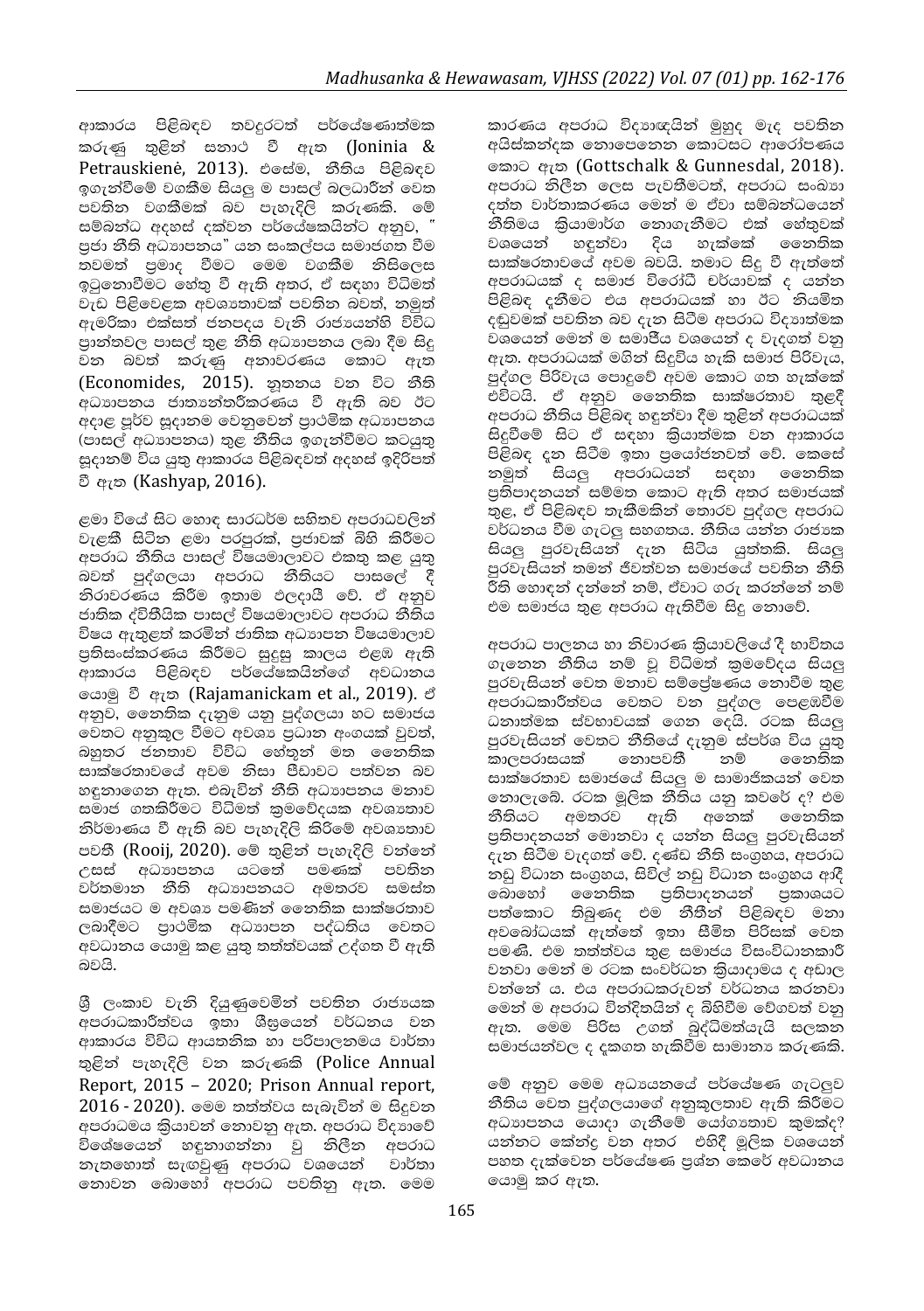- 1. මෛත්ක සාක්ෂරතාව, අපරාධ පාලනය හා නිවාරණයට බලපාන්නේ කෙසේද?
- 2. පාසල් ශිෂායින්ට නෛතික සාක්ෂරතාව ලබාදීමේ වාසි හා අවාසි මොනවාද?
- 3. පුද්ගලයා සංවර්ධනය සඳහා නෛතික සාක්ෂරතාවයේ අවශාතාව කෙබඳුවේද?
- 4. නෛතික සාක්ෂරතාව ලබාදිය යුතු ක්ෂේතු මොනවාද?
- 5. පුද්ගලයා වෙත නෛතික සාක්ෂරතාවයේ ලබාදිය යුතු ආකාරය මොනවාද?
- 6. අපරාධ නීතිය ශුී ලංකාවේ පාසල් විෂය නිර්දේශයට හඳුන්වා දීමේ වැදගත්කම කමක්  $\varepsilon$ ?
- 7. ඒ සඳහා සිදුකළ යුතු සංශෝධන හා අනුගමනය කළ යුතු කුමවේද මොනවාද?

ඒ අනුව මෙම පර්යේෂණය, ශූී ලංකාවේ කනිෂ්ඨ ද්විතීයික පාසල් විෂය නිර්දේශයට අපරාධ නීතිය විෂයයක් ලෙස ඇතුළත් කිරීමේ අවශාතාව හඳුනාගැනීම හා ඒ සඳහා සුදුසු කුමවේදයන් හඳුන්වාදීම යන පුධාන අරමුණ මුල්කොට ගෙන සිදුවන අතර හා අපරාධ නීතිය පිළිබඳව මහජනතාව තුළ ඇති අවබෝධය අධාපයනය කිරිම, නෛතික සාක්ෂරතාව අවම වීම, අපරාධ ගොදුරුකරණයට හා වින්දිතභාවයට පත්වීමට බලපාන ආකාරය අධායනය කිරීම, නෛතික සාක්ෂරතාව ලබාදීමේ කුමවේද අතර අධාහපනයේ ඇති වැදගත්කම අවධානය කිරීම යන සෙසු අරමුණු කෙරේ අවධානය යොමු කොට ඇත.

#### 2. පර්යේෂණ කුමවේදය

මෙම පර්යේෂණය සඳහා ඌව පළාතේ, බදුල්ල දිස්තික්කයේ මහියංගණය අධාහපන කලාපය අධායන ක්ෂේතුය ලෙස යොදාගන්නා ලදි. එබැවින් මහියංගනය අධාහපන කලාපයේ විවිධ වර්ගයේ පාසල් (පුාථමික, කනිෂ්ඨ, මහා විදාහල, මධා මහා විදාහල සහ ජාතික පාසල්) 81ක්  $(N = 81)$  අතරින් 15%ක නියැදියක් සකසා ගන්නා ලදි.

 $(n = N \times 15\%)$ 

පර්යේෂණයේ විදාහත්මකභාවය සහ කුමවත් බව සුරක්ෂා කරගැනීම පිණිස සංගහනයේ සෑම ඒකකයක් ම නියෝජනය වීමේ අවකාශය ඇති සම්භාවිතා නියැදි කුමයට (Probability Samples) අයත් වන ස්තරායන නියැදි කුමය (Stratified Sample) පුධාන වශයෙන් භාවිත කර ඇත.

මෙහි දී පාසල් 12ක් (ආසන්න පූර්ණ සංඛාගවට වටයමින්) පර්යේෂණයට යොදාගත යුතු බවට නිගමනය වූ අතර සංගහනයේ අනු ස්තරයන්ගෙන් නියැදිය සඳහා නියෝජනය කරනු ලබන පුතිශතය සෙවීම සඳහා

$$
p=\frac{\#}{81}\times 100
$$

යන සූතුය ද, ( $p = q\varphi$ ු ස්තරයකින් නියෝජනය කරන පුතිශතය) සෑම අනු ස්තරයකින් ම නියැදිය නියෝජනය කරනු ලබන පුමාණය (ගණන) ලබාගැනීම සඳහා

$$
P_X = p \times 12
$$

යන සුතුය ද භාවිත කරන ලදි. ( $P = e \varphi$ ු ස්තරයකින් නියෝජනය කරනු ලබන පුමාණය (ගණන), $X =$ පාසල් වර්ගය, 12 = පාසල් 81න් 15%ක පුමාණය) අදාළ පාසල් වර්ග අතුරින් නියැදිය සඳහා වන පාසල නාමික ලෙසට තෝරාගැනීම සඳහා ලොතරැයි කුමය භාවිත කරන ලදි.

තෝරාගත් පාසල් ඇසුරින් මෙම පර්යේෂණාත්මක අධායනය සඳහා දත්ත ලබාගැනීමට සහභාගි කරගතු ලබන්නේ කවුරුන් ද යන්න තෝරාගැනීමට විනිශ්චය නියැදිය යොදාගනු ලැබිණ. ඒ අනුව සෑම පාසලකම විදුහල්පති තුමා/තුමිය, නියෝජා විදුහල්පති තුමා/තුමිය, අංශ පුධාන ගරුවරයෙක්/ගරුවරියක්, තවත් ගරුවරුන් දෙදෙනෙක් යන ලෙසට පුද්ගලයින් 5 දෙනා බැගින් දත්ත දායකයන් 60 දෙනෙකු  $(5x12=60)$  තෝරාගත් අතර අදාළ තොරතුරු හා දත්ත ලබාගැනීම සඳහා පුශ්තාවලී කුමය භාවිත කරන ලදි.

සපයාගත් පුාථමික දත්ත පුමාණාත්මක හා ගුණාත්මක ලෙස විශ්ලේෂණය කළ අතර .<br>පමාණාත්මක දත්ත විශ්ලේෂණයේ දී සමාජීය විදාහවන් සඳහා වන සංඛාහනමය මෘදුකාංගය -Statistical Package for the Social Sciences (SPSS) සහ Microsoft Excel මෘදුකාංගය භාවිත කළ අතර SPSS කුමවේදය යටතේ කේත පොත (Codebook) කුමවේදය සහ ද්වි මාර්ග වගු (Cross tabulation) යන කුමවේදයන් භාවිත කරන ලදි. Microsoft Excel මෘදුකාංගය හරහා අදාළ වගු සටහන්, වට පුස්තාර හා ස්ථම්භ පුස්තාර නිර්මාණය කර ඇත. දත්ත දායකයන් දැක්වූ හැඟීම්, භාවයන්, සංකල්පනා හෝ අදහස් ආදිය විශ්ලේෂණය කිරීම සඳහා ගුණාත්මක දත්ත විශ්ලේෂණ කුමය භාවිත කර ඇත.

#### 3. පුතිඵල හා සාකච්ඡාව

#### $3.1$  ජීව දක්ක තොරතුරු

මෙම පර්යේෂණය සඳහා සම්බන්ධ කරගත් දත්ත දායකයන් ස්තීන් හා පුරුෂයන් 60 දෙනෙකු වන අතර ඔවුන් 50% බැගින් සමාන අයුරින් පර්යේෂණය සඳහා සම්බන්ධව ඇත. එමෙන් ම මෙම පර්යේෂණය සඳහා භාජනය වූ සියලු ම දත්ත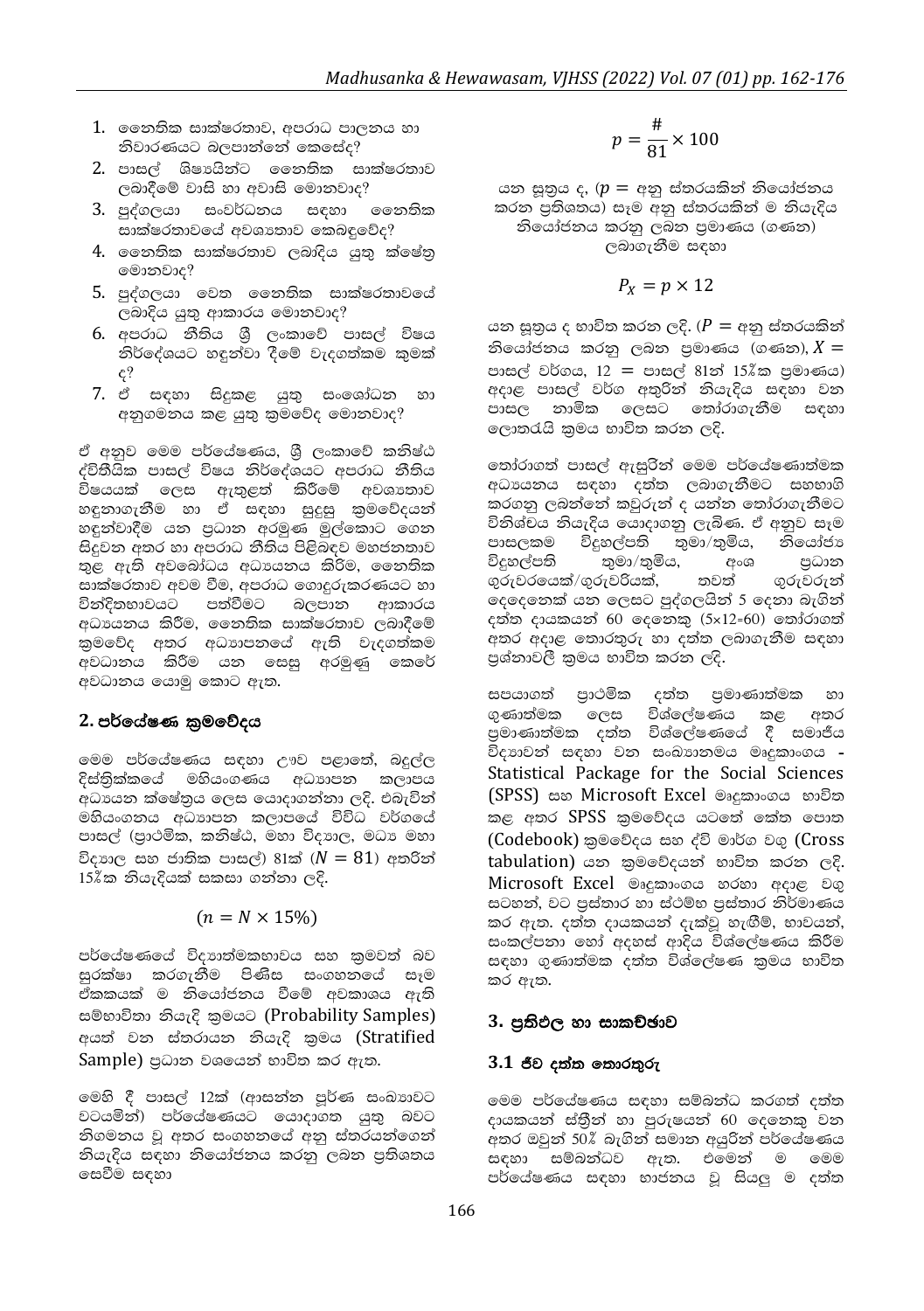දායකයින් සිංහල ජාතිකයන් වන අතර ම බෞද්ධාගමිකයන් වන්නේ ය. ඒ සඳහා අධායන පුදේශයේ සුවිශේෂී භාවය බලපා ඇත. මෙම පර්යේෂණයට සම්බන්ධ වූ දත්ත දායකයන් පාසල් ගුරු වෘත්තිකයන් වන අතර ඔවුන්ගේ වෘත්තියෙහි සේවා කාලය විමසා බැලීමේදී වැඩි වශයෙන් ම දත්ත ලබාදීමට සහභාගි වී ඇත්තේ වර්ෂ එක 01-05 අතර සේවයේ තියුතු වූවන් ය. එය පුතිශතයක් ලෙස ට 28% ක් වන අතර එහි දෙවන ස්ථානය වර්ෂ 11-15 අතර සේවයේ නියුතු වූවන් වේ. එය 26% කි. මෙහි දී අවම වශයෙන් දත්ත ලබාදීම සඳහා සහභාගි වී ඇත්තේ වසර 31 ට වැඩි සේවාකාලයක නියුතු වූවන් ය. එය පුතිශතයක් ලෙස 1% ක් වේ. මෙම පර්යේෂණයට භාජනය වූ දත්ත දායකයන් අතුරින් 50% ක පුතිශතයක් උපාධිධාරීන් වේ. එම පුමාණය මෙහි උපරිම පුතිශතාත්මක අගය වේ. අවම පිරිස වන්නේ පශ්චාද් උපාධිධාරීන් ය. එනම් 3% ක් පමණි. අධායනයට ලක් කරන ලද මෙම පිරිස සම්බන්ධයෙන් ඔවුන්ගේ නෛතික සාක්ෂරතාවයේ දී අපරාධ නීතිය දකුම පිළිබඳ අවධාරණය කිරීමේ දී හරයාත්මක හා කාර්යය පිටිපාටි නීතිය යනු කුමක්ද? අපරාධ නීතියේ සඳහන් වැරදි හා ඒවාට අදාළ දඬුවම් හා මූලාශු මොනවාද? අපරාධ වාර්තාකරණයේ දී සැලකිය යුතු කරුණු මොනවාද? වාවස්ථාපිත අපරාධ වැරදි මොනවාද? යන කරුණු මුලික කොට ගෙන කරුණු විමසු අතර ඒ සඳහා සමස්තයක් නියැඳියේ 27%ක් ඒ පිළිබඳව පැහැදිලි අවබෝධයක් ද 58 % වූ පුමාණයකට මේ දුනීමක් පැවතුණි. සම්බන්ධයෙන් සාමානා නියැදියේ 15% ඒ සම්බන්ධයෙන් පුතිචාර නොදක්වන ලදි.

#### 3.2 නෛතික සාක්ෂරතාව, අපරාධ පාලනය හා නිවාරණයට බලපාන ආකාරය

අපරාධ පාලනය හා නිවාරණය සහ නෛතික සාක්ෂරතාව අතර අන්තර් සම්බන්ධතාව විමසීමේ දී 40%ීක දත්ත දායකයින් අපරාධ පාලනය හා නිවාරණයත් නෛතික සාක්ෂරතාවයත් අතර "දැඩි සම්බන්ධතාවක් පවතින" බවත්, 26%ක් ලදනා පෙර දැක්වූ විචලායන් දෙක අතර "සම්බන්ධතාවක් පවතින" බවත් සඳහන් කර ඇත. නියැදියේ 31%ක පිරිසක් අපරාධ පාලනය හා නිවාරණය සහ ෛතතික සාක්ෂරතාව අතර ්තරමක සම්බන්ධතාවක් ඇති බවත්" දක්වා ඇති අතර එක් දත්ත දායකයකු පමණක් (1%) එම සංකල්ප දෙක අතර සබඳතාවක් නොපවතින බව සඳහන් කර ඇත. නෛතික සාක්ෂරතාව වනාහී අපරාධ පාලනය හා නිවාරණය උදෙසා වැදගත් වන බවට වූ දත්ත දායක මතය පහත පරිදි දැක්විය හැකිය.

ීමෙරට අපරාධවලට ඇති දඬුවම් පිළිබඳව නිසි අවබෝධයක් පැවතීම අපරාධ පාලනයට මහ්තුවක් වන්නේය" (ක්ෂේතු පර්යේෂණය. පුශ්නාවලිය අංක 08, 2020).

"දිනෙන් දින ඉහළ යන අපරාධ වැළැක්වීම නීතිය පිළිබඳ දැනුම හා අවබෝධය ලබා දීමෙන් සිදුකළ හැකිය" (ක්ෂේතු පර්ලය්ෂණය. පුශ්තාවලිය අංක 03, 2020).

රටක අපරාධ පාලනය හා නිවාරණය විධිමත් හා කුමවත් අයුරින් සිදුකර ගැනීම සඳහා නෛතික සාක්ෂරතාවක් ඇති පුජාවක් සිටිය යුතු බවට වන ස්ථාවරයේ 74% ක දත්ත දායක පිරිසකගේ මතය බව නිරීක්ෂණය විය. පුජාවගේ නෛතික සාක්ෂරතාව ඉහළ වූ පමණින් අපරාධ පාලන හා නිවාරණ කියාවලිය විධිමත් නොවන බවට සමස්ත අදහස පළ කළ දත්ත දායක පුතිශතය වන්නේ 25% කි. ඒ අනුව බහුතර මතය වන්නේ අපරාධ පාලන හා නිවාරණ කියාවලිය විධිමත් හා කුමවත් වීමට පුජාවගේ නෛතික සාක්ෂරතාව ඉහළ මට්ටමක පැවතිය යුතු බවයි.

අපරාධ යුක්ති ආයතන කාර්යකෂම වීම සඳහා පුජාව සතු නෛතික සාක්ෂරතාවයේ වැදගත්කම පිළිබඳව විමසීමේ දී දත්ත දායකයන් 60 දෙනා අතුරින් 81%ක් සඳහන් කර ඇත්තේ පුජාව සතුව මනා වූ නෛතික සාක්ෂරතාවක් පැවතීම අපරාධ යුක්ති ආයතනවල කාර්යකෂමතාව උදෙසා අනිවාර්යෙන් ම වැදගත් වන බවයි. ඒ සම්බන්ධයෙන් "වැදගත් වේ" යන පිළිතුර ලබාදුන් දත්ත දායකයන්  $8\overset{2}{\cancel{k}}$ ක් වන අතර දත්ත දායකයන් 10%ක් "තරමක් වැදගත් වේ" යන පිළිතුර .<br>දක්වා ඇත. මෙහි දී අපරාධ යුක්ති ආයතන කාර්යකමෙ වීම සඳහා පුජාව සතු නෛතික සාක්ෂරතාව"වැදගත් නොවේ" හෝ "කිසිසේත් ම වැදගත් තොවන" බවට පුතිචාර දැක් වූ කිසිවකු ද නොවේ. ඒ අනුව දත්ත දායකයන් 100% කගේ ම මතය මඟින් පැහැදිලි වන්නේ පුජාව වෙත නෛතික සාක්ෂරතාව පැවැතීම අපරාධ යුක්ති ආයතනවල කාර්යකමෙ කියාකාරීත්වයට වැදගත් වන බවයි.

ශීු ලංකාවේ ජනතාව මෙරට අපරාධ පාලන හා නිවාරණ කියාවලිය උදෙසා දක්වන දායකත්වයේ පුමාණය පිළිබඳව සහ රටක අපරාධ පාලනය හා නිවාරණය සඳහා සියලු ම පුජාවගේ නෛතික සාක්ෂරතාව අවශා වන්නේ ද යන පුශ්න ද්විත්වය උදෙසා මෙම පර්යේෂණයට භාජනය වූ දත්ත දායකයන් විසින් දැක්වු පුතිචාරයන් හි සංසන්දනාත්මක විශ්ලේෂණය පහත ලෙස දැක්විය හැකිය.මෙරට ජනතාව අපරාධ පාලන හා නිවාරණ කියාවලියට පුමාණවත් දායකත්වයක් දක්වන බවට වන පිළිතුරු ලබා දුන් සමස්ත දත්ත දායකයන් සංඛාහව 17 කි. එය පුතිශතයක් ලෙස 28% කි. ඒ අනුව 43 (71%) ක් තරම් වූ බහුතර දත්ත දායක පිරිසක් සඳහන් කරනුයේ මෙරට ජනතාවගේ දායකත්වය පුමාණවත් තොවන බවයි. එම නිසාවෙන් ම 88% ක් වූ දත්ත දායක මතය වන්නේ ද අපරාධ පාලනය හා නිවාරණය සඳහා සියලු ම පුජාව වෙතට නෛතික සාක්ෂරතාව පැවතිය යුතු බවයි.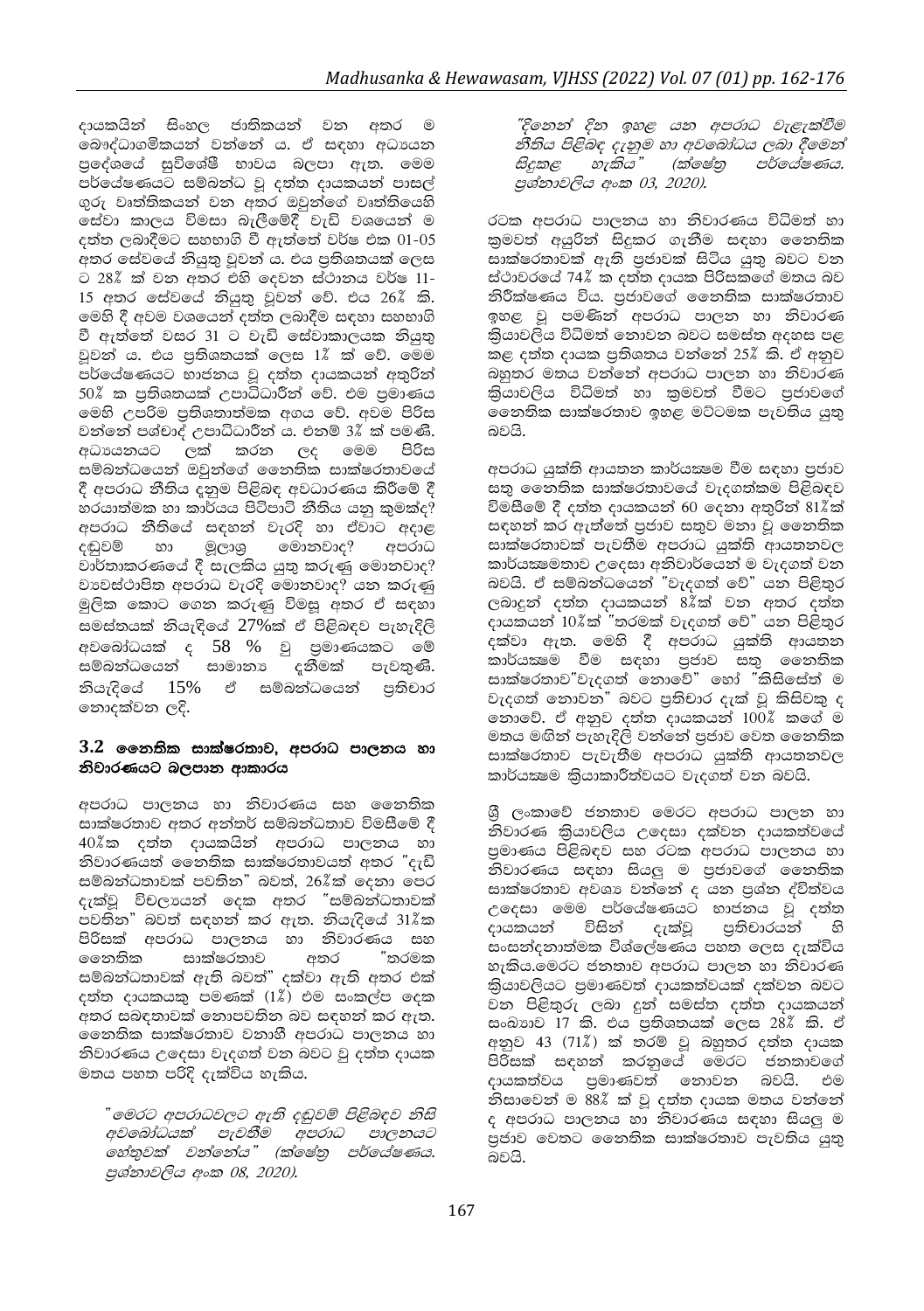|                                                                            |                                | රටක අපරාධ පාලනය හා නිවාරණයට සියලු ම පුජාවගේ<br>ලෙනතික සාක්ෂරතාව අවශා බව |                                     |                |                   |                |                              |                |  |
|----------------------------------------------------------------------------|--------------------------------|-------------------------------------------------------------------------|-------------------------------------|----------------|-------------------|----------------|------------------------------|----------------|--|
| විචලා හා සාධක                                                              |                                |                                                                         | අනිචාර්යයෙන්  <br>ම අව <sup>ය</sup> | စ္စ<br>අවශය    | තරමක් අවශා<br>စ္စ | නොවේ<br>අවශය   | ◉<br>තොවේ<br>කිසිසේත්<br>අවශ | එකතුව          |  |
| ශී ලංකාවේ<br>අපරාධ<br>පාලනය හා<br>නිවාරණය<br>ට මෙරට<br>ජනතාවගේ<br>දායකත්වය | අතිශයින් ම<br>පුමාණවත්<br>වේ   | සංඛාගව                                                                  | $\mathbf{1}$                        | $\mathbf{0}$   | $\Omega$          | 1              | $\Omega$                     | $\overline{2}$ |  |
|                                                                            |                                | පුතිශතය                                                                 | 50%                                 | 0%             | 0%                | 50%            | 0%                           | 100 %          |  |
|                                                                            | පුමාණවත්<br>වේ                 | සංඛාාව                                                                  | 9                                   | $\overline{2}$ | $\mathbf{0}$      |                | $\theta$                     | 12             |  |
|                                                                            |                                | පුතිශතය                                                                 | 75%                                 | 16%            | 0%                | 8%             | 0%                           | 100 %          |  |
|                                                                            | තරමක්<br>පුමාණවත්<br>වේ        | සංඛාගව                                                                  | 2                                   | $\Omega$       | $\overline{0}$    |                | $\mathbf{0}$                 | 3              |  |
|                                                                            |                                | පුතිශතය                                                                 | 66%                                 | 0%             | 0%                | 33%            | 0%                           | 100 %          |  |
|                                                                            | පුමාණවත්<br>නොවේ               | සංඛාාව                                                                  | 11                                  | 8              | 11                | $\overline{c}$ | $\Omega$                     | 32             |  |
|                                                                            |                                | පුතිශතය                                                                 | 34%                                 | 25%            | 34%               | 6%             | 0%                           | 100 %          |  |
|                                                                            | කිසිසේත් ම<br>පුමාණවත්<br>නොවේ | සංඛාාව                                                                  | 5                                   | $\overline{2}$ | 2                 | 1              | 1                            | 11             |  |
|                                                                            |                                | පුතිශතය                                                                 | 45%                                 | 18%            | 18%               | 9%             | 9%                           | 100 %          |  |
| සංඛාගව<br>එකතුව<br>පුතිශතය                                                 |                                |                                                                         | 28                                  | 12             | 13                | 6              |                              | 60             |  |
|                                                                            |                                |                                                                         | 46%                                 | 20%            | 21%               | 10%            | 1%                           | 100 %          |  |

<mark>වගු අංක 1.</mark> අපරාධ පාලනය හා නිවාරණය පිණිස ශීූ ලාංකේය ජනතාවගේ දායකත්වය සහ සියලු ම පුජාවගේ නෛතික සාක්ෂරතාවගේ අවශාතාව (ක්ෂේතු පර්යේෂණය, 2020).

එමෙන් ම ඉහත වගු අංක 1 පරීක්ෂාකර බැලීමේ දී රටක අපරාධ පාලනය හා නිවාරණය උදෙසා සියලු ම පුජාවගේ නෛතික සාක්ෂරතාව අවශා නොවන බවට වන පිළිතුරු දක්වමින් විසංවාදී මතයක් දරා ඇත්තේ සමස්ත දත්ත දායකයන් අතුරින් 11% ක් තරම් සුළු පිරිසකි.

මේ පිළිබඳව තව දුරටත් විශ්ලේෂණය කිරීමේ දී පෙනී යන්නේ දත්ත දායකයන් 60 දෙනා අතුරින් 32 කගේ මතය වී ඇත්තේ මෙරට ජනතාව අපරාධ කියා පාලනය හා නිවාරණය සඳහා පුමාණවත් දායකත්වයක් නොදක්වන බවයි. එම නියැඳියේ 32 න් 93% ක පුතිශතයක් රටක අපරාධ පාලනය හා නිවාරණයට සියලු ම පුජාවගේ නෛතික සාක්ෂරතාව පැවැතිය යුතු බවට පක්ෂව මතයක් දරන බව නිරීක්ෂණය කළ හැකි විය. එමෙන් ම මෙරට පොදු ජනතාව අපරාධ පාලනය හා නිවාරණය දක්වන දායකත්වය කිසිසේත් ම පුමාණවත් නොවන බවට දත්ත දායකයන් 11 ලදනෙකු සඳහන් කර ඇත. එම පිරිසෙන් 81% ක පුතිශතයක් ද අපරාධ පාලනය හා නිවාරණය පිණිස සියලු ම පුජාවගේ නෛතික සාක්ෂරතාව අවශා වන බවට පක්ෂ වු මතය දරයි.

එබැවින් අවසන් වශයෙන් සඳහන් කළහැකි වන්නේ ශී ලාංකික ජනතාව අපරාධ පාලනය හා නිවාරණයට පුමාණවත් දායකත්වයක් නොදක්වන බවත් අපරාධ පාලනය හා නිවාරණයට රටක සියලු ම පුජාව වෙතට නෛතික සාක්ෂරතාව අවශා වත බවත් ය.

#### 3.3 නෛතික සාක්ෂරතාව ලබාදීමේ වාසි හා අවාසි

රටක සමස්ත පුජාව සඳහා නෛතික සාක්ෂරතාවය ලබාදීම පොදු සමාජයේ යහපැවැත්ම සඳහා වාසිදායක වන බවත් පුජාවගේ නෛතික සාක්ෂරතාව ඇති කිරීම තුළ නීති ගරුක පුජාවක් බිහි වන බවත් දත්ත දායකයෝ විශ්වාස කරති.

පහත වගු අංක 2 විමසීමේ දී පෙනී යන්නේ රටක සමස්ත පුජාවට නෛතික සාක්ෂරතාව ලබාදීම පොදු සමාජයේ යහපැවැත්ම උදෙසා වාසිදායක නොවන බවට පුතිචාර දැක් වු කිසිදු දත්ත දායකයෙකු නොමැති බවයි. දත්ත දායකයන් 100%කගේ ම මතය වී ඇත්තේ පුජාව ගෛතික සාක්ෂරතාවයෙන් බලගැන්වීම වාසිදායක වන බවට පක්ෂව මතයන් ය.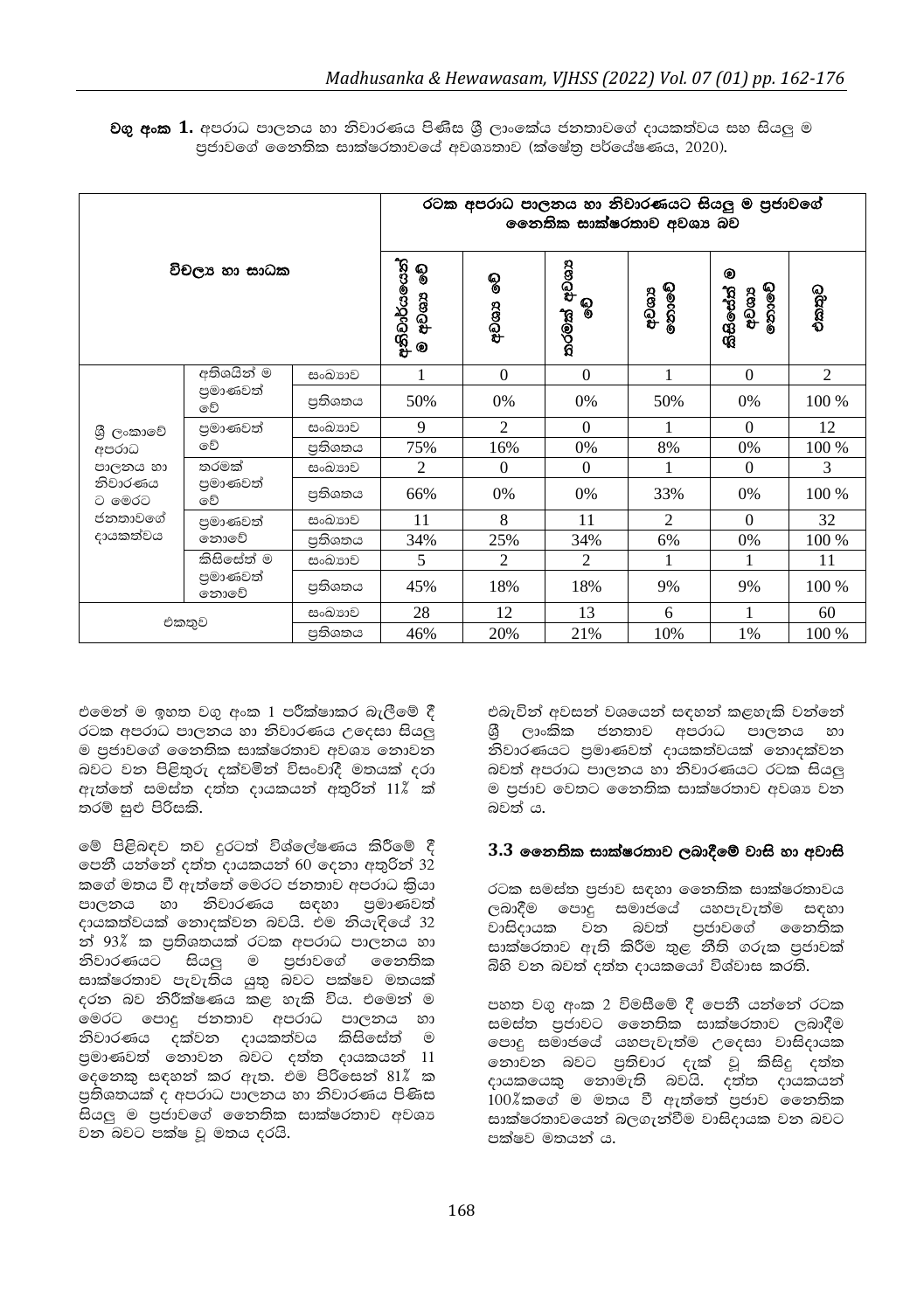|                                                                                                  |                              | පුජාවගේ නෛතික සාක්ෂරතාව ඇති කිරීම<br>තුළ නීතිගරුක පුජාවක් බිහිවන බව |                       |                 |                                 |                   |       |
|--------------------------------------------------------------------------------------------------|------------------------------|---------------------------------------------------------------------|-----------------------|-----------------|---------------------------------|-------------------|-------|
| විචලා හා සාධක                                                                                    |                              |                                                                     | දැඩිව විශ්වාස<br>කරමි | කරම්<br>විශ්වාස | ්ලි<br>කරමි<br>තරමක්<br>විශ්වාස | විශ්වාස<br>තොකරමි | එකතුව |
| රටක සමස්ත                                                                                        | අතිශයින් ම<br>වාසිදායක<br>වේ | සංඛාගව                                                              | 12                    | 19              | $\overline{4}$                  | 4                 | 39    |
| පුජාව සඳහා<br>ෛතතික<br>සාක්ෂරතාව<br>ලබාදීම පොදු<br>සමාජයේ<br>යහපැවැත්ම<br>සඳහා<br>වාසිදායක<br>බව |                              | පුතිශතය                                                             | 30%                   | 48%             | 10%                             | 10%               | 100%  |
|                                                                                                  | වාසිදායක<br>වේ               | සංඛාගව                                                              | $\mathbf{0}$          | 9               |                                 | $\overline{0}$    | 10    |
|                                                                                                  |                              | පුතිශතය                                                             | 0%                    | 90%             | 10%                             | 0%                | 100%  |
|                                                                                                  | තරමක්<br>වාසිදායක<br>වේ      | සංඛාගව                                                              | $\mathbf{0}$          | 5               | 3                               | 3                 | 11    |
|                                                                                                  |                              | පුතිශතය                                                             | 0%                    | 45%             | 27%                             | 27%               | 100%  |
| සංඛාගව<br>එකතුව<br>පුතිශතය                                                                       |                              |                                                                     | 12                    | 33              | 8                               | 7                 | 60    |
|                                                                                                  |                              |                                                                     | 20%                   | 55%             | 13%                             | 11%               | 100%  |

**වගු අංක 2.** සමස්ත පුජාව වෙතට නෛතික සාක්ෂරතාව ලබාදීම, පොදු සමාජයේ යහපතට හා නීති ගරුක පුජාවක් බිහිවීමට දායක වන අයුරු (ක්ෂේතු පර්යේෂණය, 2020).

එමෙන් ම පුජාවගේ නෛතික සාක්ෂරතාව ඇති කිරීම තුළ, නීති ගරුක පුජාවක් බිහි වන බවට පක්ෂව වූ බහුතර මතය දරන දත්ත දායකයන් පතිශතය 88% කි. ඉන් 11% ක පිරිසක් එම පුකාශය විශ්වාස නොකරන බවත් අනාවරණය විය.

ඒ අනුව පැහැදිලි වන සමස්ත අදහස වන්නේ රටක සමස්ත පුජාව වෙත ම නෛතික සාක්ෂරතාව ලබාදීම පොදු සමාජයේ යහපැවැත්ම සඳහා වාසිදායක තත්ත්වයන් ඇති කරන බවත්, ඒ තුළින් නීති ගරුක පුජාවක් බිහිවීම සඳහා මග පෑදෙන බවත්ය.

නීතිය නොදැන සිටීමෙන් නිදහස්වීම පිණිස ලෙනතික සාක්ෂරතාව ඇති කිරීම යෝගා වන බව 75%ික දත්තදායක මතය වී ඇත. මෙහි දී දත්ත දායකයින් 24%ක පිරිසක් එකි පායෝගික තත්ත්වය කරා ළඟාවිය නොහැකි බව දැක්වුව ද බහුතර මතය වන්නේ "නීතිය නොදැන සිටීම නිදහසට කරුණක් නොවේ" යන නීතිමය තර්කයෙන් මීදීම පිණිස නෛතික සාක්ෂරතාව ඇති කිරීම යෝගා වන බවයි.

ළමා වියේ දී සංවර්ධනය විය යුතු තර්කන හැකියාව, විවේචනාත්මක චින්තනය, යහපත් සන්නිවේදන කුසලතා සංවර්ධනය, ගැටලු විසඳීමේ හැකියාව වර්ධනය වීම ආදී ළමා පෞරුෂමය ලක්ෂණයන්, ළමා වියේ සිට ම නෛතික සාක්ෂරතාව ලබා දීමෙන් සංවර්ධනය කරගත හැකි බවට වන මතය සහ මෙරට අධාහපන පුතිපත්තීන් හරහා කනිෂ්ඨ ද්විතීයික පාසල් ශිෂා අවදියේ දී සාධනය කර ගැනීමට බලාපොරොත්තු වන "ගැටුම් වලින් නිදහස් සමාජයක ජීවත් වීමේ වැදගත්කම" පිළිබඳ කරුණ සාක්ෂාත් කර ගැනීමට නෛතික සාක්ෂරතාව ලබාදීමේ වැදගත්කම පිළිබඳව දත්ත දායකයන් දැක් වූ මතයන් පිළිබඳව විශ්ලේෂණාත්මක අදහසක් රූපසටහන  $1$  තුළින් දක්වා ඇත.

දත්ත දායකයන් 60 ලදනා අතුරින් 57 ක් (95%) සඳහන් කරනුයේ ළමා පෞරුෂමය ලක්ෂණ සංවර්ධනයට නෛතික සාක්ෂරතාව කමන හෝ මට්ටමකින් දායකත්වයක් දක්වන බවයි.

නෛතික සාක්ෂරතාව ලබාදීම ළමා පෞරුෂමය ලක්ෂණ සංවර්ධනය දායකත්වයක් නොලැබෙන බවට දත්ත දායකයන් තිදෙනෙකු (5%) අදහස් කරන අතර, කිසිම දත්ත දායකයෙකු කිසිසේත් ම දායකත්වයක් නොලැබේ යන පිළිතුර තෝරා නැත.

ඒ අනුව 95%ික මතය වන්නේ ළමා වියේ පෞරුමේය ලක්ෂණ සංවර්ධනයට නෛතික සාක්ෂරතාව බලපාන ලබන බවයි.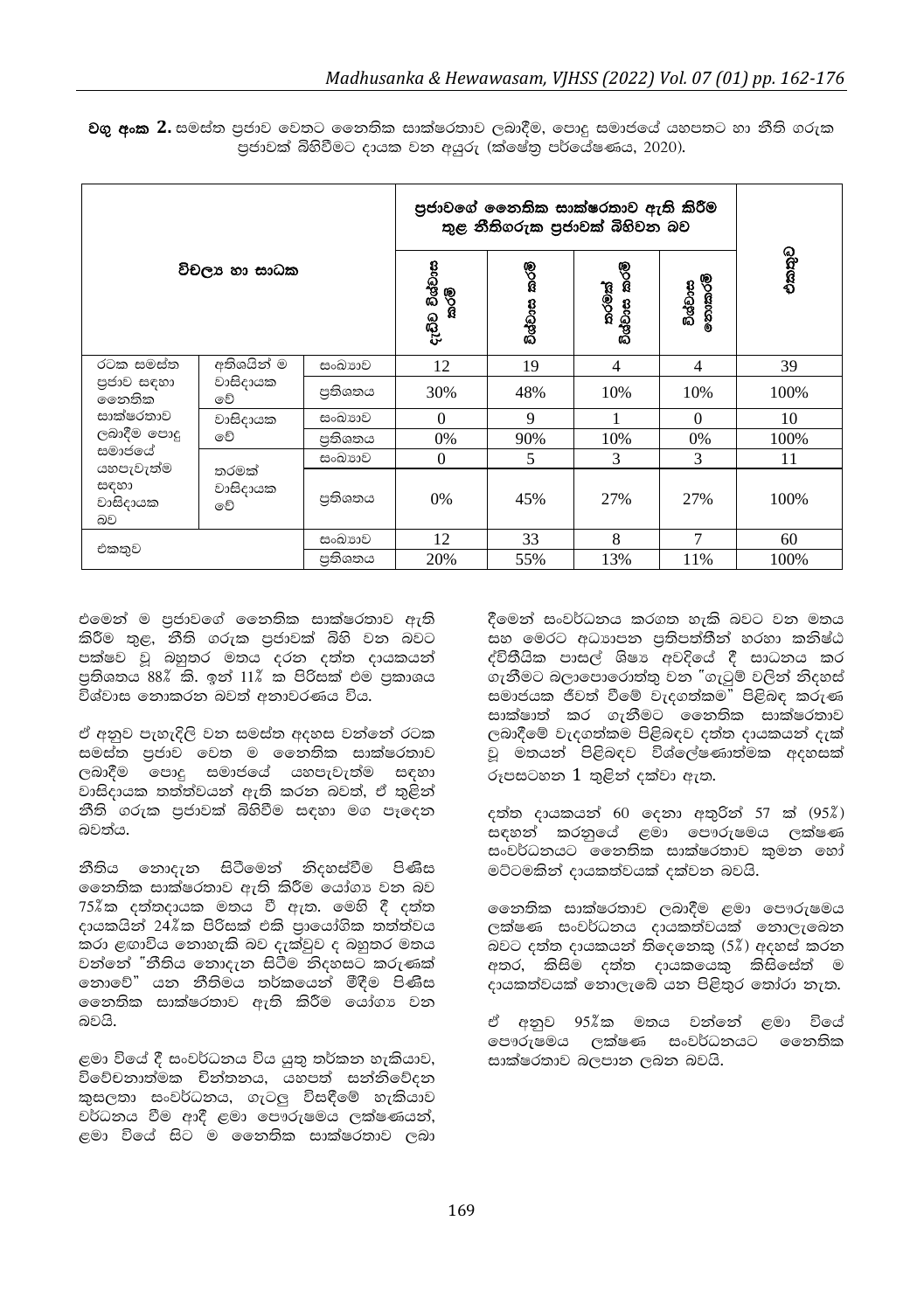

**රූපසටහන 1.** ළමා වියේ පෞරුෂය සංවර්ධනයට සහ ගැටුම් වලින් මිදී ජීවත් වීමට හුරුවීම සඳහා මෙනතික සාක්ෂරතාවගේ දායකත්වය

ඉගෙනුම් කියාවලියේ අරමුණ වන්නේ මානවයාගේ චර්යාව යහපත් යැයි සම්මත ආකාරයෙන් ගොඩනැංවීමයි. ඒ හා සම්බන්ධව දත්ත දායකයන් දැක්වු අදහස් කිහිපයක් පහත අයුරින් දැක්විය හැකිය.

"පුද්ගල චර්යා වෙනස් කිරීමේ දී වර්තමානය වන විට පාසල් අධාහපනය විශාල කාර්යභාරයක් ඉටුකරයි. ඒ අනුව නීති අධාාපනය ද යහපත් මානව චර්යා නිර්මාණය කරන බැවින් නීති අධාහපනය පාසල් විෂය නිර්දේශයට එකතු විය යුතුය" (ක්ෂේතු පර්යේෂණය. පුශ්නාවලිය අංක 19, 2020).

චින්තනය "පුද්ගල මෙනස් කරමින් පුචණ්ඩකාරීත්වය අවම කිරීම උදෙසා නීති අධාහපනය වැදගත් වේ" (ක්ෂේතු පර්යේෂණය. පුශ්නාවලිය අංක 23, 2020).

"රටක ජීවනාලිය වන දරු පරපුරෙහි කැඩපත වන්නේ ඔවුන් ලබන අධාහපනය හා ගුරුවරයා යි. මෙම කැඩපත මගින් නීති අධාහපනය ලැබේ නම් තර්කානුකූලව සිතා ගැටලු වලට නිවැරදි අයුරින් මුහුණ දෙන පුජාවක් අනාගතයේ බිහිවෙයි" (ක්ෂේතු පර්යේෂණය. පුශ්තාවලිය අංක 27, 2020).

ළමයාගේ පාසල් අවධිය යනු ළමා චර්යාවන් යහපත් අයුරිත් ගොඩනගත්තා වූ කාල පරාසයකි. ඒ අනුව පර්යේෂණයට භාජනය වූ දත්ත දායකයන් 60 දෙනා අතරින් 59 ක (98%) පිරිසකගේ මතය වන්නේ ගැටුම් වලින් මිදී නිදහස් සමාජයක ජීවත් වීමේ ගුණය පුගුණ කිරීම උදෙසා නෛතික සාක්ෂරතාව ලබා දීම මගින් මහඟු දායකත්වයක් දක්වන බවයි. එක් දත්ත දායකයෙකු  $(1\%)$ පමණක් ්දායකත්වයක් නොදක්වයි" යන මතය දරන අතර කිසිවකු කිසිසේත් ම දායකත්වයක් නොදක්වයි" යන පිළිතුර තෝරා තොමැත. ඒ අනුව බහුතර මතය වන්නේ මෙරට අධාාපන පතිපත්තීන් ඔස්සේ කනිෂ්ඨ ද්විතීයික පාසල් අවධියේ දී සාධනය කර ගැනීමට වන ගැටුම් වලින් නිදහස් බලාපොරොත්ත සමාජයක ජීවත් වීමේ වැදගත්කම පිළිබඳව වන්නා වු ලක්ෂණය සාක්ෂාත් කර ගැනීමට නෛතික සාක්ෂරතාව ලබාදීම වැදගත් වන බවයි.

ගැටුම් වලින් තොර වු යහපත්, සාමකාමී හා වගකීම් සහගතව කටයුතු කරන පුජාවක් නිර්මාණය කිරීම උදෙසා නීති අධාහපනයේ යෝගාතාව පිළිබඳව අවධානය යොමුකරමින් දත්ත දායකයින් විසින් දැක්වූ අදහස් පහත පරිදි වේ.

"නෛතික සාක්ෂරතාව ඉහළ නැංවීමට පාසල් අවධිය යනු හොඳම අවස්ථාවකි" (ක්ෂේතු පර්ගය්ෂණය. පුශ්තාවලිය අංක 04, 2020).

"ළමයින් අපරාධ සඳහා යොමුවීම වැළැක්වීමට නීති අධාහපනය වැදගත් වේ" (ක්ෂේතු පර්ගය්ෂණය. පුශ්නාවලිය අංක 31, 2020).

"පාසලෙන් පසු සමාජ ගතවීමේදී යහපත් සාමකාමී සමාජයක් නිර්මාණය කිරීමට පාසල් අවධියේ දී නීති අධාාපනය ලැබීම වැදගත් වේ" (ක්ෂේතු පර්යේෂණය. පුශ්නාවලිය අංක 46, 2020).

"නීතිගරුක පුජාවක් බිහිවීම පිණිස පාසල් කාලයේ සිට ම නීතියේ දැනුම අවශා වේ" (ක්ෂේතු පර්ගේෂණය. පුශ්නාවලිය අංක 24, 2020).

"වර්තමානයේ ඇති සංස්කෘතික, දේශපාලනික හා අධාහපනික ගැටලු බොහෝමයක් විසඳීම පිණිස නීති අධාහපනය වැදගත් වේ" (ක්ෂේතු පර්ගේෂණය. පුශ්නාවලිය අංක 12, 2020).

"පුරවැසි වගකීම් පෙන්වා දෙමින් වගකීම් සහගත පුජාවක් නිර්මාණය උදෙසා නීති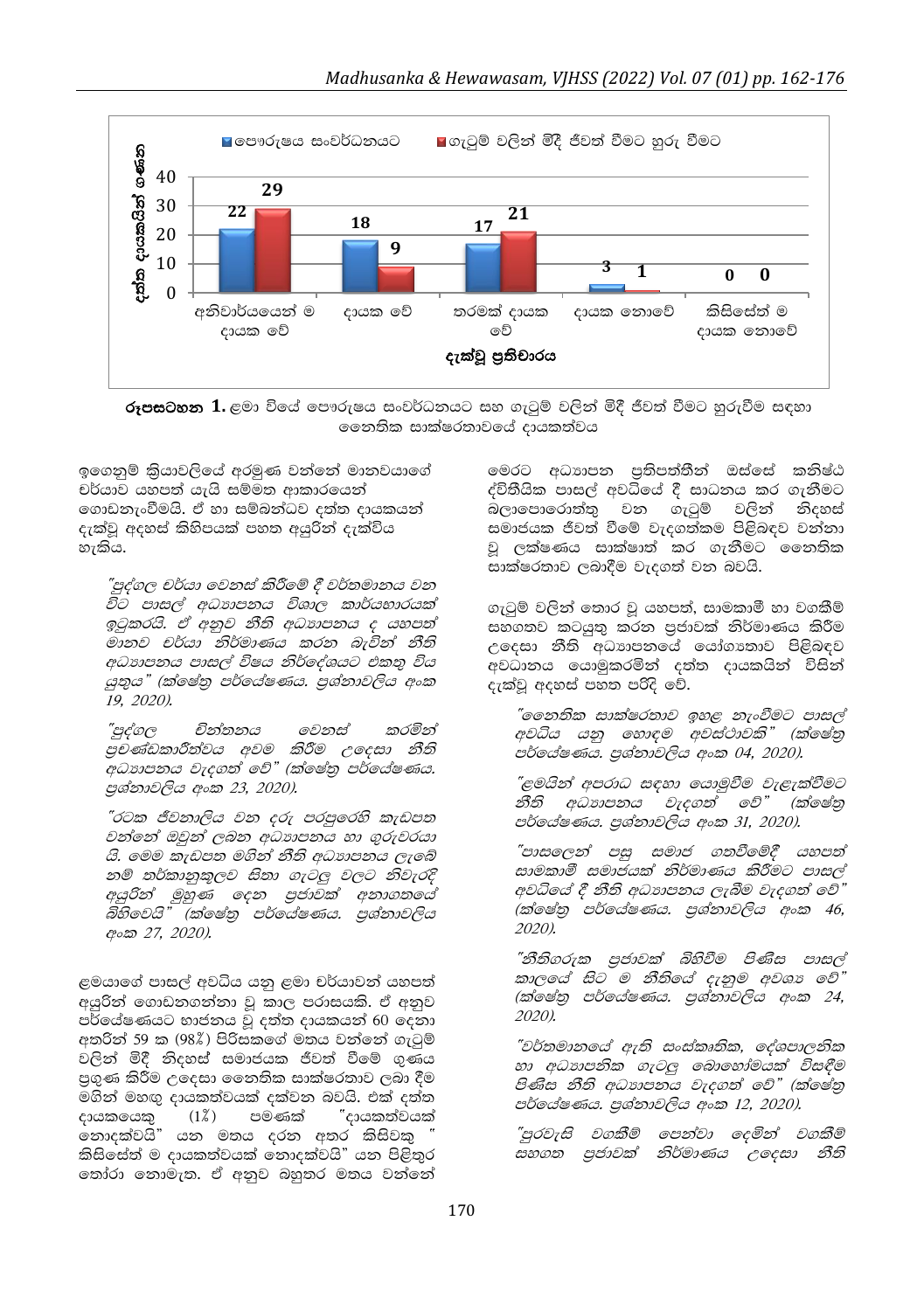අධාහපනය වැදගත් වේ" (ක්ෂේතු පර්යේෂණය. පුශ්නාවලිය අංක 02, 2020).

#### 3.4 පුද්ගලයා සංවර්ධනය සඳහා නෛතික සාක්ෂරතාවයේ අවශාතාව

මෙම පර්යේෂණයේ දත්ත දායකයින් අතුරින් 36%ක පිරිසක් ඔවුන් සතු නෛතික සාක්ෂරතාවය පිළිබඳව තෘප්තිමත් වුව ද 63 $\ell$ ක පිරිසක් තුළ තෘප්තිමත් භාවයක් නොපවතියි. එබැවින් 95%ක දත්ත දායක පිරිසක් අපරාධ නීතිය ඉගෙනීමේ අවශාතාවයෙන් පෙළෙන අතර 5%ක පිරිසක් හට එවැනි අවැසිතාවක් නොමැති බව සඳහන් කර ඇත.

පර්යේෂණයට සහභාගි වුවන්ගෙන් 75%ක පිරිසක් විසින් පුද්ගලයා අපරාධ සිදුකිරීමට යොමුවීමටත් අපරාධයක වින්දිතයෙකු බවට පත්වීමටත් නෛතික සාක්ෂරතාව නොලැබ සිටීම හේතුවක් වන බව දක්වන අතර, නියැදියේ 24%ක පිරිසක් පුද්ගල අපරාධකාරීත්වය පිණිස සහ විත්දිතකරණය පිණිස නෛතික සාක්ෂරතාව නොලැබ සිටීම හේතුවක් තොවන බව දක්වා ඇත.

අපරාධයක ගොදුරක් තොවීමටත්, යක්තිය පසිඳලීමේ කියාවලිය තුළ කිසිදු සැකයකින් තොරව ගැනීමටත් ෛතතික සාධාරණය ඉටුකර සාක්ෂරතාවයේ වැදගත්කම පිළිබඳ දත්ත දායකයන් දැක්වූ අදහස් පහත දක්වා ඇත.

"අපරාධවලට ගොදුරු වීමට ඇති අවදානම් සාධක හඳුනා ගැනීමට හැකිය" (ක්ෂේතු පර්ගේෂණය. පුශ්නාවලිය අංක 52, 2020).

"නීතිය ඉදිරියේ අසාධාරණයට ලක්වීම වර්තමානයේ ඇති පායෝගික තත්ත්වයක් වන බැවින් නීතිය දැන සිටීම නිසාවෙන් අවනීතියේ ගොදුරක් වීම වළක්වයි" (ක්ෂේතු පර්යේෂණය. පුශ්නාවලිය අංක 49, 2020).

"වර්තමානයේ මහා පරිමාණ අපරාධ සිදු කරන්නේ බොහොමයක් උගත් පුජාව බැවින් ඔවුන් එසේ සිදුකරන්නේ බහුතර ජනතාව නීතිය නොදන්නා බැවිනි. එම නිසා සමහර බලවතුන් හෝ උගතුන් කරන අපරාධ වලට එරෙහිව ජනමතයක් ඇති කිරීමට සියලු පුජාව වෙතට අපරාධ නීතිය පිළිබඳ දැනුම ලබාදීම පාසල් විගේ දී සිදුවිය යුතුය" (ක්ෂේතු පර්යේෂණය. පුශ්නාවලිය අංක 32, 2020).

මෙරට ජනතාව තුළ පුමාණවත් නෛතික සාක්ෂරතාවක් ඇති බවට වන පිළිතුරු ලබා දුන් සමස්ත පිරිස පුතිශතයක් ලෙසට 40%ක් වුවත් මෙම පර්යේෂණයේ 59%ක් වූ බහුතර පර්යේෂිත විශ්වාසය වන්නේ පමාණවත් නෛතික සාක්ෂරතාවක් මෙරට පුරවැසියන් තුළ නොමැති බවයි. එම නිසාවෙන් 100%ක් වූ සියලු ම දත්ත දායකයින් දක්වනුයේ අපරාධ නීතියේ දැනුම අනිවාර්යෙන් ම මෙරට ජනතාවට ලබාදිය යුතු බවයි.

#### 3.5 නෛතික සාක්ෂරතාව ලබාදිය යුතු ක්ෂේතු

නීතිය යනු රටක සියලු ම පුජා වෙතට අනිවාර්යෙන් ම අවශා අංගයක් වුවත් වර්තමානය වන විට ශී ලංකාව තුළ විධිමත් හා කුමවත් ආකාරයට නීතිය පිළිබඳ අධාහපනය ලැබීමට අවස්ථාව ඇත්තේ ඉතාමත් ම සීමිත පිරිසකට පමණි. ඒ තුළ නීති පීඨ සිසුන් හා නීති විදාහල සිසුන් සුවිශේෂී වන්නේය. එබැවින් මෙරට තුළ සීමිත හා සුවිශේෂී පිරිසකට පමණක් නීති අධාහපනය ලැබීමට කටයුතු සැලසීම කෙතරම් දුරට යෝගා වන්නේ ද යන්න පිළිබඳව විමසීමේ දී දත්ත දායක පිරිසෙන් 18%ක පිරිසක් මෙරට තුළ තවමත් සීමිත හා තෝරාගත් පිරිසකට පමණක් නීතිය පිළිබඳ අධාහපනය කුමවත්ව හා විධිමත්ව ලබා දීමට පක්ෂව වූ මතය පුකාශ කළ අතර 81%ික් වු බහුතර මතය වී ඇත්තේ එලෙස සීමිත හා සුවිශේෂී පිරිසකට පමණක් නෛතික දැනුම ලබාදීම තවදුරටත් නොවිය යුතු බවයි. ඒ අනුව පැහැදිලි වන්නේ රටේ සමස්ත පුජාව වෙත නෛතික දැනුම ලැබීමට කාලය එළඹ ඇති බවයි. මෙරට ජනතාව අතුරින් නෛතික සාක්ෂරතාව අධාහපනික වශයෙන් ලබාදීමට පුමුඛතාවය ලැබිය යුතු ක්ෂේතු කිහිපයක් (පාසල් සිසුන්, රාජා අංශයේ සේවකයින්, පෞද්ගලික අංශයේ සේවකයින්, ස්වයං රැකියාවන්හි නියුතු, රැකියා විරහිත පිරිස්, කම්කරු පිරිස් හා වෙනත්) පිළිබඳව අවධානය යොමු කිරීමේ දී පාසල් සිසු සිසුවියන්ට ලැබිය යුතු පුමුඛතාව පිළිබඳව දත්ත දායකයන් දැක්වූ මතය පහත රූපසටහන 2 මගින් දක්වා ඇත.

ඒ අනුව පැහැදිලි වන්නේ මෙරට විවිධ වූ ක්ෂේතු තුළින් පාසල් දරුවන් වෙතට නීතියේ දැනුම ලබාදීමට කටයුතු සිදුකිරීමේ දී දත්ත දායකයන් අතුරින් 70% ක පිරිසක් පාසල් දරුවන්ට පළමු ස්ථානය ලබා දී ඇති බවයි. එබැවින් මෙම දත්ත දායකයන් වන පාසල් ගුරුවරුන්ගේ මතය වන්නේ නීතියේ දැනුම සියලු ම පුජාව වෙත ලබා දීමට කටයුතු සිදුකිරීමේ දී සුදුසුම හා පුමුඛතාව දිය යුතු ක්ෂේතුය වත්තේ පාසල් ළමා පරපුර වන බවයි.

පාසල් ළමයින් සමඟ නිරත්තර ව කටයුතු කරනු ලබන ගුරු පුජාව තුළින් විමසා බැලීමේ දී පැහැදිලි වන්නේ සමස්තයක් ලෙස ගත් විට බොහෝ පාසල් ළමයින් විවිධ අපරාධ හා අපචාර කියාවලට කුමන හෝ මට්ටමකින් යොමු වීමට ඉඩ ඇති බවයි. එය පුතිශතයක් ලෙසට 100% කි. ඒ අනුව මෙහිදී කිසිදු දත්ත දායකයෙකු ළමයින් අපරාධ හා අපචාර වලට යොමු වීමට ඉඩ තැති බවට හෝ කිසිසේත් ම යොමු නොවන බවට පුතිචාරයක් දක්වා නොමැත. එබැවින් පාසල් ශිෂා ශිෂාාවන්ට අපරාධ නීතියේ දැනුම ලබා දීමේ අවශාතාව විමසීමේ දී සමස්තයක් ලෙසට එහි සුදුසු භාවයට පක්ෂව පවතින මතයන් දරන පිරිසේ පුතිශතය 98% කි. එනම් බහුතර මතය එයයි. පාසල්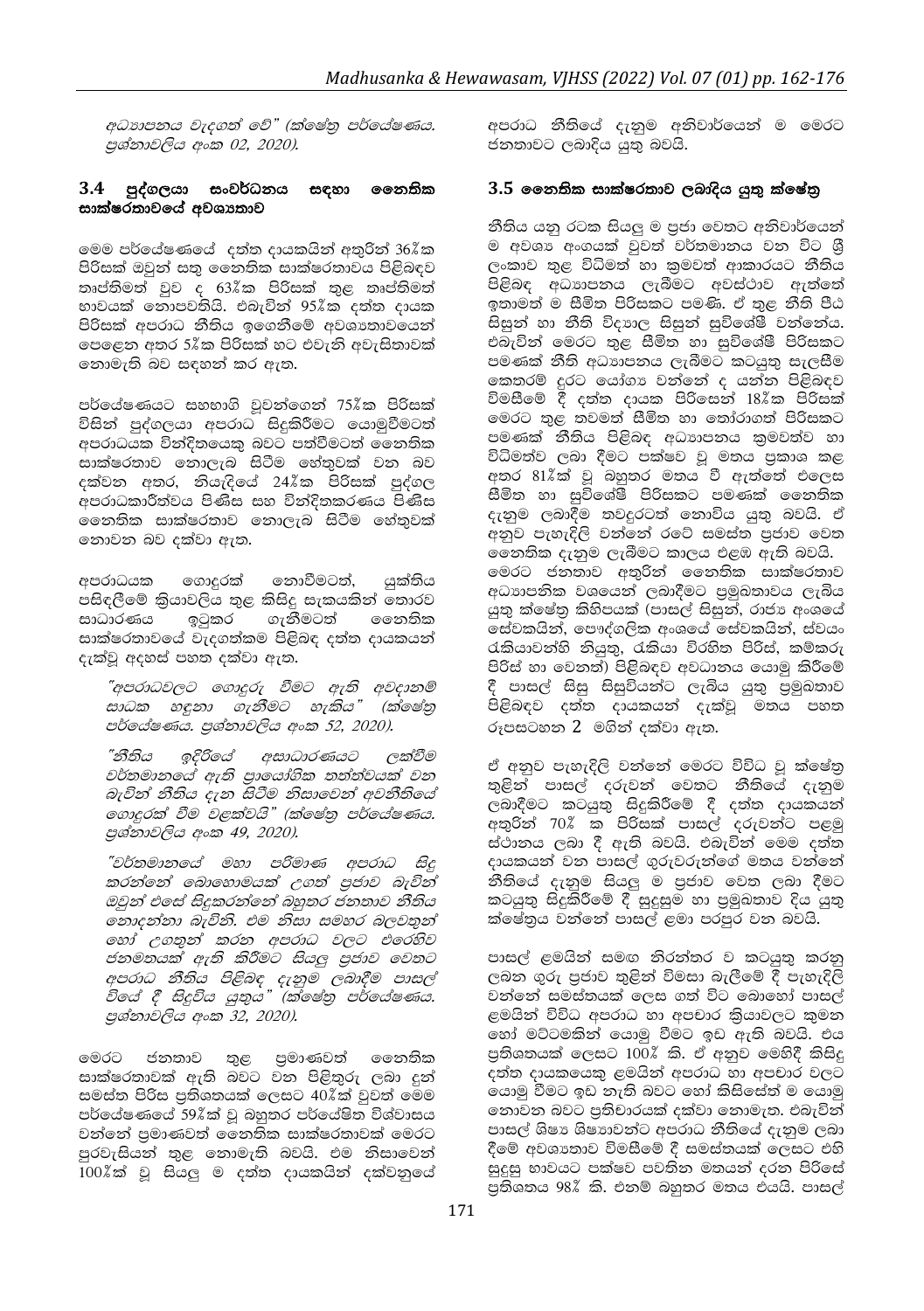ළමයින්ට අපරාධ නීතියේ නෛතික සාක්ෂරතාව ලබාදීමට විපක්ෂ වන මත දරන්නන් 1% ක් තරම් වු සුළු පිරිසකි. ඒ අනුව අවසන් වශයෙන් පැහැදිලි කළහැකි වන්නේ පාසල් ක්ෂේතුයේ නියුතු  $\,$ ගුරුවරුන්ට අනුව ළමයින් බහුතරයක් විවිධ අවස්ථාවන්වල දී අපරාධ හෝ අපචාර සඳහා යොමු වීමට ඉඩ ඇති බවත් එබැවින් ළමා පරපුර වෙත පාසල් අවධියේ දී අපරාධ නීතිය පිළිබඳ දැනුම හා අවබෝධය ලබාදීම වීම සුදුසු වන බවත් ය.

අපරාධ නීතිය පිළිබඳ දැනුම ලබාදීම සඳහා පාසල් අවධිය සුදුසු බව ඉහත දත්ත විශ්ලේෂණය තුළින් පැහැදිලි වේ. ඒ අනුව මෙම ඉගැන්වීම් කටයුත්ත සඳහා පාසල් අවධියේ කනිෂ්ඨ ද්විතීයික පාසල් අවධිය යොදාගැනීම පුායෝගික වන බවට 40 $\text{\textdegree}$  ක දත්ත දායක පිරිසක් දක්වා ඇත. එසේ ම එය " පායෝගික වේ" යන මතය දරන 25 $\ell$  ක පිරිසක් ද,  $^{\circ}$ තරමක් පාරොග්ගික වේ" යන මතය දරන 35 $\%$  ක පිරිසක් ද වේ.

එබැවින් 100% ක් වූ දත්ත දායක පිරිසේ මතය වන්නේ අපරාධ නීතියේ දැනුම පාසල් අධාහපනයට එකතු කිරීමේ දී කනිෂ්ඨ ද්විතීයික ශිෂා අවධිය සුදුසු වන බවයි.



**රූපසටහන 2.** නෛතික සාක්ෂරතාව ලබා දීමේ දී පාසල් සිසු සිසුවියන් හට ලබාදුන් පුමුඛතා පිළිවෙල



රූපසටහන 3. අපරාධ නීතියේ දැනුම ලබාදිය යුතු ආකාර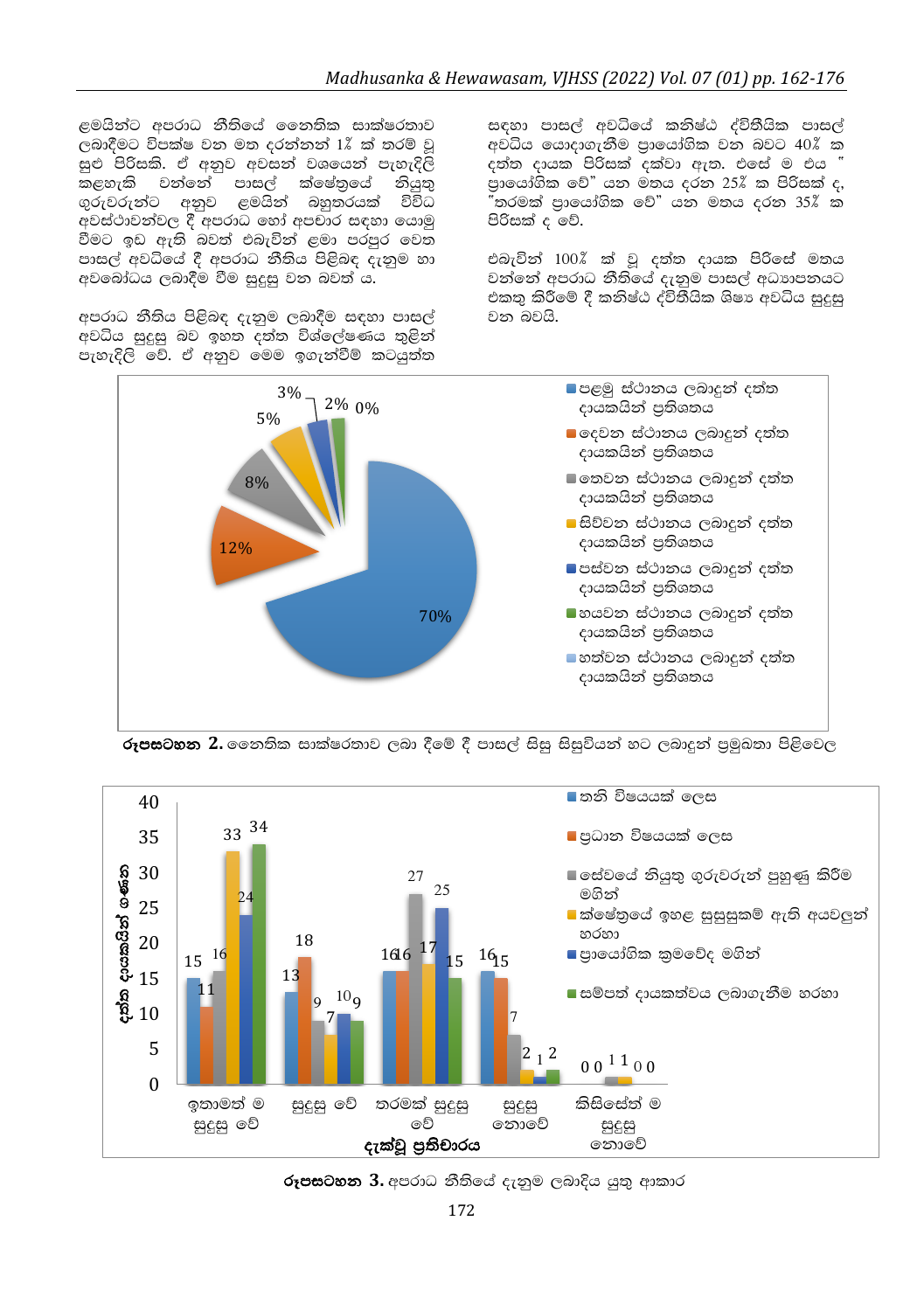#### $3.6$  පුද්ගලයා වෙත නෛතික සාක්ෂරතාවයේ ලබාදිය යුතු ආකාරය

ලොව අනෙකුත් රටවල් තුළ (මැලේසියාව, ලිතුවේනියාව, ඇමරිකාව වැනි) නීති අධාහපනය පාසල් ඇසුරින් පුද්ගලයාට ලබාදෙමින් සමාජගත කිරීමට උත්සාහ දරන බව දන්නා දත්ත දායක පිරිස 55%ක් වන අතර ඒ පිළිබඳව අනවබෝධයෙන් පසුවන පිරිස 45%කි.

මෙරට ජනතාවට අපරාධ නීතියේ දැනුම පාසල් අධාහපනය මගින් ලබා දීමේ දී කියාත්මක විය යුතු විවිධ ආකාරයන් පිළිබඳ දත්ත දායක මතය රූපසටහන 3 පරිදි වේ.

අපරාධ නීතිය තනි විෂයයක් ලෙස විෂය නිර්දේශයට එකතු කිරීමට පක්ෂ අදහස් දරන සමස්ත දත්ත දායක පිරිස 44 (73%) කි. ඒ සම්බන්ධව විපක්ෂ මතය දරන්නන් ගණන 16 (26%) කි. මෙම විෂය පුධාන විෂයක් ලෙසට ඉගැන්විය යුතුය යන මතය දරන සමස්ත දත්තදායක සංඛාගව වන්නේ 45 (75%) කි. ඒ සබැඳිව විපක්ෂව මතය දරන්නන් පිරිස  $15(25%)$  කි.

අපරාධ නීතිය පාසල් අධාාපනයට එකතු කිරීමේ දී ඒ සඳහා ගුරුවරුන්ගේ අනුකූලතාව විමසා බැලීම වැදගත් වේ. එබැවින් අපරාධ නීතිය විෂය ඉගැන්වීම පිණිස දැනට සේවයේ නියුතු ගුරුවරුන් පුහුණු කිරීම පිළිබඳව එකගතාව දක්වන සමස්තය වන්නේ  $52$   $(86\%)$  කි. එයට එකඟතාව නොදක්වන පිරිස 08 (13%) කි. කෙසේ නමුත් මෙම විෂය වඩාත් ගුණාත්මක අයුරින් ඉගැන්වීම සඳහා ක්ෂේතුයේ ඉහළ සුදුසුකම් සහිත උපාධිධාරීන්, වෘත්තිකයන් ගුරු සේවයට බඳවාගැනීම සුදුසු යැයි අනුමත කරන පිරිස 57 (95%) කි. එය අනුමත නොකරන සමස්තය වන්නේ 03 (5%) ක් පමණි.

ඕනෑම විෂයක් අධාපයනයේ දී නාහයික කරුණු පමණක් ශිෂාහ හට ලබාදීමේ දී එම විෂය සිසු පුජාවට නීරස විය හැකිය. එබැවින් විෂය කරුණු ඉගැන්වීමේ දී පායෝගික කුමවේද භාවිතය අනුමත කරන සමස්ත පිරිස 59 (98%) කි. එමෙන් ම විෂය කරුණු රසවත්ව සහ සිද්ධි අධාපයනයන් සමග ගුණාත්මක අයුරින් ශිෂා පුජාව වෙත ලබාදීම සඳහා ක්ෂේතුයේ පුවීණ විශේෂඥයින් වන නීතීඥයින්, පොලිස් නිලධාරීන්, අපරාධ විමර්ශකයින් වැනි අයගේ සම්පත් දායකත්වය ලබාගැනීම සුදුසු යැයි අනුමත කරන සමස්ත පිරිස 58 (96%) කි.

අවසන් වශයෙන් ලෝකය සමග යාවත්කාලීන වෙමින් ශී ලංකාවේ පවතින අධාාපන පුතිපත්තිය යාවත්කාලීන කරමින් පාසල් විෂය නිර්දේශයට නීතිය අධාාපනය එකතු කිරීම කාලීන අවශාතාවක් වන්නේ ද යන්න සඳහා 95% ක බහුතර පිරිසක් සඳහන් කරනුයේ මෙරට වත්මන් අධාහපන පුතිපත්ති යාවත්කාලීන වෙමින් නීති අධාහපනය පාසල් අධාහපනයට එක්විය යුතු බවයි. මෙරට පවතින අධාාපන පුතිපත්ති යාවත්කාලීන කිරීම පිළිබඳව අවධානය යොමු කරමින් ශූී ලංකාවේ අධාගපන පුතිපත්ති වෙනස් විය යුතු බවත් මෙරට බොහෝ ගැටලුවලට විසඳුම අධාහපන පුතිපත්ති වෙනස් වීම බවත් බහුතර දත්ත දායකයන්ගේ අදහස වේ. ඒ අනුව පාසල් කාලයේ සිට ම නීතිය පිළිබඳ දැනුම ලැබීම වැදගත් වන බවත් ඒ සඳහා නිසි අයුරින්, වර්තමාන අධාාපන පුතිපත්ති යාවත්කාලීන විය යුතු බව බහුතර දත්ත දායක මතය වී ඇත.

#### 4. නිගමන සහ නිර්දේශ

අපරාධ පාලනය හා නිවාරණයෙහිලා නෛතික සාක්ෂරතාව බලපාන බැවින් ඉහළ නෛතික සාක්ෂරතාවකින් යුක්ත පුජාවක් ජීවත් වන සමාජයක අපරාධ පාලනය හා නිවාරණය මැතවින් සපුරා ගැනීමට හැකියාව ඇති බව මෙහි දී නිගමනය විය. අපරාධ යුක්ති ආයතන වලින් විධිමත් හා කුමවත් වූ කාර්යක්ෂම සේවාවක් ලබා ගැනීම උදෙසා සමාජීකයන් හට නෛතික සාක්ෂරතාව පැවතීම ඉතාමත් ම වැදගත් වුවද ශීු ලාංකිකයන් මෙරට අපරාධ පාලනය හා නිවාරණ කියාවලියට කියාශීලි දායකත්වයක් නොදක්වන බව ද මෙහි දී පුතාක්ෂ විය.

සමාජීකයන්ගේ යහපැවැත්මටත් නීතිගරුක පුජාවක් බිහි කිරීමටත් සමස්ත පුජාව නෛතික සාක්ෂරතාවයෙන් බලගන්වා නීතිය නොදැන සිටීමෙන් ජනයා මුදවාලිය හැකි බව මෙහිදී නිගමනය විය. Evil Wilma Joninia iy Lina Petrauskienė  $(2013)$ විසින් සිදකළ පර්යේෂණයට තව දුරටත් දිගුවක් වෙමින් මෙම පර්යේෂණයෙන් ළමා වියේ දී සංවර්ධනය කරගැනීමට බලාපොරොත්තු වන ළමා පෞරුෂමය ලක්ෂණ වර්ධනය කර ගැටුම් වලින් මිදී නිදහස් සාමකාමී සමාජයක ජීවත් වීමේ අවශාතාව ඇති පුජාවක් බිහි කිරීමට නෛතික සාක්ෂරතාව වැදගත් වන බව ද මෙහි දී පැහැදිලි විය.

දත්ත දායකයන් බහුතරයකට පුමාණවත් නෛතික සාක්ෂරතාවක් නොවූ හෙයින් ඔවුන්හට ඒ පිළිබඳව ඉගෙනීමේ අවශාතාවක් ද ඇත්තේය. Kim Economides (2015) විසින් තහවුරු කළ පරිදිම මෙම පර්යේෂණයෙන් ද තහවුරු වන්නේ පුද්ගලයා තුළ මනා වූ නෛතික සාක්ෂරතාවක් නො පැවතීම නිසා අපරාධ කියාවලට යොමු වීමට හැකියාවක් ඇති බවත් අපරාධයක වින්දිතයකු වීම හෝ තම අයිතිවාසිකම් දිනා ගැනීමට යොමු නො වීමටත් හේතුවක් වන බවයි. එබැවින් ලාංඉක්ය පුජාව හට අපරාධ නීතියේ දැනුම ලබාදිය යුතු බව නිගමනය වේ. Amit K. Kashyap (2016) විසින් සිදුකළ පර්යේෂණයට දිගුවක් ගෙනදෙන මෙම පර්යේෂණය මඟින් වත්මන් ශීූ ලංකාවේ විධිමත් නීති අධාහපනය හැදෑරීමට හැකියාව ඇත්තේ සීමිත පිරිසකට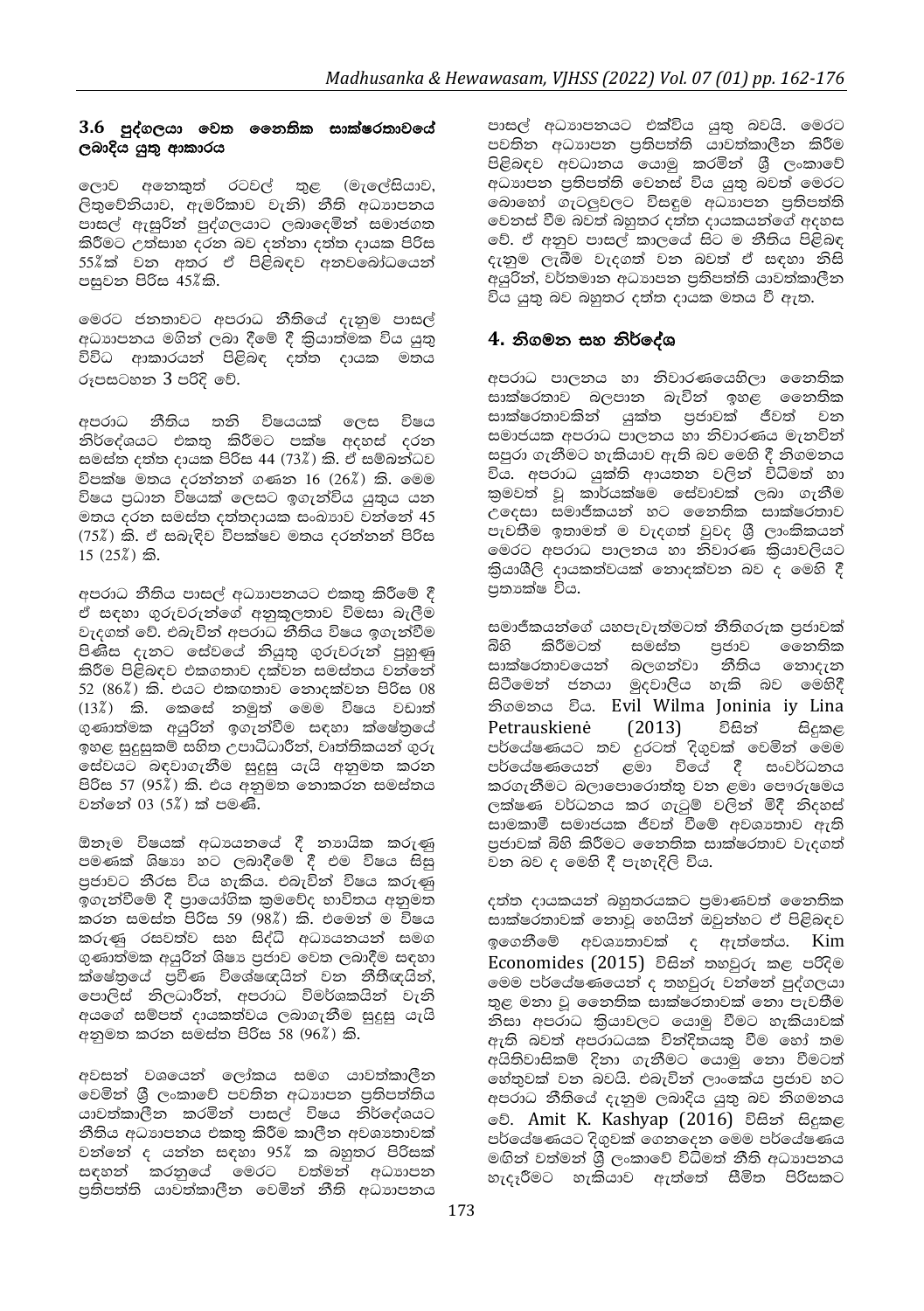පමණක් වුවත් රටක අපරාධ පාලනය හා නිවාරණය උදෙසා එකී තත්ත්වය යෝගා නොවන බැවින් සමස්ත පුජාව ම නෛතික සාක්ෂරතාවයෙන් බලගැන්වීම සඳහා පුද්ගලයාගේ සුදුසු ම අවධිය වන්නේ පාසල් අවධිය බව ද මෙහි දී නිගමනය විය. දත්ත දායක මතය අනුව සමස්තයක් ලෙසට විමසා බැලීමේ දී වර්තමානය වන විට පාසල් ළමයින් බහුතරයක් අපරාධ හෝ අපචාර ආදියට යොමුවීමේ පුවණතාවක් ඇති බවත්, ඔවුන් මෙරට අනාගතය බැවින් ඔවුන් නෛතික සාක්ෂරතාවෙන් බලගැන්වීම සඳහා මෙරට කනිෂ්ඨ ද්විතීයික පාසල් ශිෂා අවධිය යෝගා හා පායෝගික වන බව මෙහිදී නිගමනය විය. මැලේසියාව, ලිතුවේනියාව, ඇමෙරිකාව වැනි රාජායන් වර්තමානයේ දී නීති අධාාපනය පාසල මඟින් ලබාදීමට කටයුතු කර ඇති පසුබිමක අපරාධ නීතිය විෂයක් ලෙස පාසල් විෂය නිර්දේශයට ඇතුළත් කිරීම තනි හා පුධාන විෂයයක් ලෙසට එකතු කිරීම සුදුසු වන බව බහුතරයේ මතය විය.

වත්මන් ගුරුභවතුන් හට අපරාධ නීතිය පිළිබඳ දැනුම ලබා දී ඉගැන්වීම් කටයුතුවලට යොදවා ගැනීම හෝ එම විෂය තවදුරටත් කුමවත් හා විධිමත් අයුරින් ඉගැන්වීම සඳහා ක්ෂේතුය පිළිබඳව මනා අධාාපන සුදුසුකම් ඇති පිරිස් (නීතිය, අපරාධ විදාහ හා අපරාධ යුක්තිය පිළිබඳ උපාධිධාරීන් වැනි) ගුරු සේවයට බඳවා ගැනීම යෝගා වන බව මෙහිදී පැහැදිලි විය.

අපරාධ නීතිය විෂයයක් ලෙස ඉගැන්වීමේ දී වඩාත් ඵලදායි ලෙස ඉගෙනුම් ඵල සපුරා ගැනීමට පෙළපොත භාවිතයට අමතරව පායෝගිකව දැනුම ලබාදීමෙහිලා ක්ෂේතුයේ පුවීණයන්ගේ සම්පත් දායකත්වයෙන් ළමයින් වෙත ගුණාත්මක අයුරින් දැනුම හා පායෝගික අත්දැකීම් සම්පේෂණය කළ යුතු බැව් මෙහිදී තිගමනය විය. ඒ සඳහා දැනට ශී ලංකාවේ පවතින අධාහපන පුතිපත්ති යාවත්කාලීන කරමින් අපරාධ නීතිය පාසල් විෂය නිර්දේශයට ඇතුළත් කිරීම උදෙසා පහත යෝජනාවන් සිදුකළ හැකිය.

විශේෂඥ කමිටුවක් පත්කර නිර්දේශ ලබාගනිමින් මෙරට කනිෂ්ඨ ද්විතීයික පාසල් ශිෂා අවධියේ දී සාධනය කර ගැනීමට අපේක්ෂිත ඉගෙනුම් ඵල හඳුනාගැනීම හා කාලානුරූපීව යාවත්කාලීන කිරීම සුදුසු වන්නේය. අපරාධ නීතිය විෂයක් ලෙස සැලසුම් කිරීමේ දී පහත සඳහන් කරුණු ඇතුළත්ව අදාළ විෂය නිර්දේශයන් සකස් කළ හැකිය.

- අපරාධය, අපරාධයක සම්පාදක ධාතු, අපරාධකරු සහ අපරාධ වින්දිතයා, අපරාධ යුක්ති කියා පටිපාටිය හා අදාළ ආයතන පිළිබඳව දැක්වීම.
- බාල අපරාධවල දී අධිකරණ කටයුතු සඳහා කියාත්මක වන 1939 අංක 48 දරන ළමයින් හා යෞවනයින් පිළිබඳ ආඥා පනත හා 1944 අංක 42 දරන පරිවාස ආඥා පනත පිළිබඳවත් කරුණු ඇතුළත් කිරීම සුදුසු වේ.
- මෙරට දණ්ඩ නීති සංගුහයේ දැක්වෙන බල අපරාධ 26 පිළිබඳව විශේෂ අවධානය යොමු කරමින් සුළු හා බල අපරාධ වර්ග කිරීම හා සෑම අපරාධයකටම වන දඬුවම පිළිබඳව කරුණු ඇතුළත් කිරීම සුදුසු වේ.
- අපරාධමය අවස්ථාවක හා අපරාධයන්ගෙන් ආරක්ෂා වීමට එදිනෙදා ජීවිතයේ දී ගතයුතු කියාමාර්ගයන් පිළිබඳව කරුණු ඇතුළත් කිරීම.

මෙම විෂය හඳුන්වා දීමේ දී එය නව අත්දැකීමක් වන බැවින් දැඩි අධීක්ෂණයක් ඔස්සේ සිසු සිසුවියන්ගේ අවධානය යොමු කරවීම වැදගත් වන්නේය. විෂය ඉගැන්වීම සඳහා වත්මන් ගරුවරුන් යොදා ගැනීමේ දී ඔවුනට විෂය පිළිබඳව වැඩමුළු හා සම්මන්තුණ පැවැත්වීමට කටයුතු කිරිම. ඉතා ගුණාත්මක අයුරින් විෂය කරුණු ඉගැන්වීම සඳහා නීතිය පිළිබඳව, අපරාධ විදාහව හා අපරාධ යුක්තිය පිළිබඳව වන උපාධිධාරීන් ගුරු සේවයට බඳවා ගැනීම සුදුසු වේ. එහි දී වෘත්තීන් හී නියැලෙන නීතිවේදීන් හා නීතිය පළිබඳව දැනුම ඇති<br>උපාධිධාරීන් කෙටි කාලසීමාවකට හෝ මෙරට පාසල්වලට අනුයුක්ත කරමින් නීතිය පිළිබඳ දැනුම ලබාදීමට හැකිය. ඒ සඳහා පාසල් පවත්වනු ලබන පාසල් වාර තුතෙන් එකක් යෝජනා කරගත හැකිය. ඒ අනුව එම කාලසීමාව තුළ ශිෂා පුජාව වෙත නීති අධාහපනයට අදාළ විශේෂ වැඩමුළු හා සම්මන්තුණ පැවැත්වීම සිදුකළ හැකිය.

සියලු ම විෂය කරුණු හැකි සෑම විටෙකම පාධෝගික කුමවේද ඔස්සේ ශිෂා මනසට ළගා කරවීම යෝගා වන නිසාවෙන් ක්ෂේතු අධායන චාරිකා, වැඩමුළු සංවිධානය කිරීම වැදගත් වන්නේ ය. නිසි සම්බන්ධීකරණ වැඩපිළිවෙළක් ඔස්සේ ක්ෂේතයේ විශේෂඥයින් වන පොලිස් නිලධාරීන්, නීතීඥයින්, අපරාධ විමර්ශකයින්, අධිකරණ ආරක්ෂණ නිලධාරීන්, වෛදාාවරුන්, ළමා බන්ධනාගාර නිලධාරීන්, සුරාබදු නිලධාරීන්, මත්දුවා නිවාරණ උපදේශන නිලධාරීන් යනාදීන්ගේ සම්පත් දායකත්වය ලබාගැනීම ද යෝගා වන්නේ ය. මෙවැනි යෝජනාවන් කියාවට නැංවීම තුළින් අපරාධ නීතිය පිළිබඳ දැනුම පාසල් අධාහපනය හරහා සමාජගත කරවීමට හැකි වත්තේ ය.

## 5. ආශිත ගුන්ථ

- අතුකෝරාල, ඩී. ආර්., සහ අතුකෝරාල, එච්. එන්. (2005). අධාභපන මනෝවිදාහව හා ගුරුවරයා. පානදුර. ශික්ෂා මන්දිර පුකාශක.
- ජයවීර, ඒ. එම්. එස්. (1999). *විෂයමාලා සංවර්ධනයට පුවේශයක්.* මහරගම, තරංජි පිුත්ට්ස්.
- වල්පොල, ඒ. එස්. (2013). *චින්තනධාරා.* නුගේගොඩ, මනෝවිදාහ සංගමය-ශී දර්ශනය හා ජයවර්ධනපුර විශ්වවිදාහලය.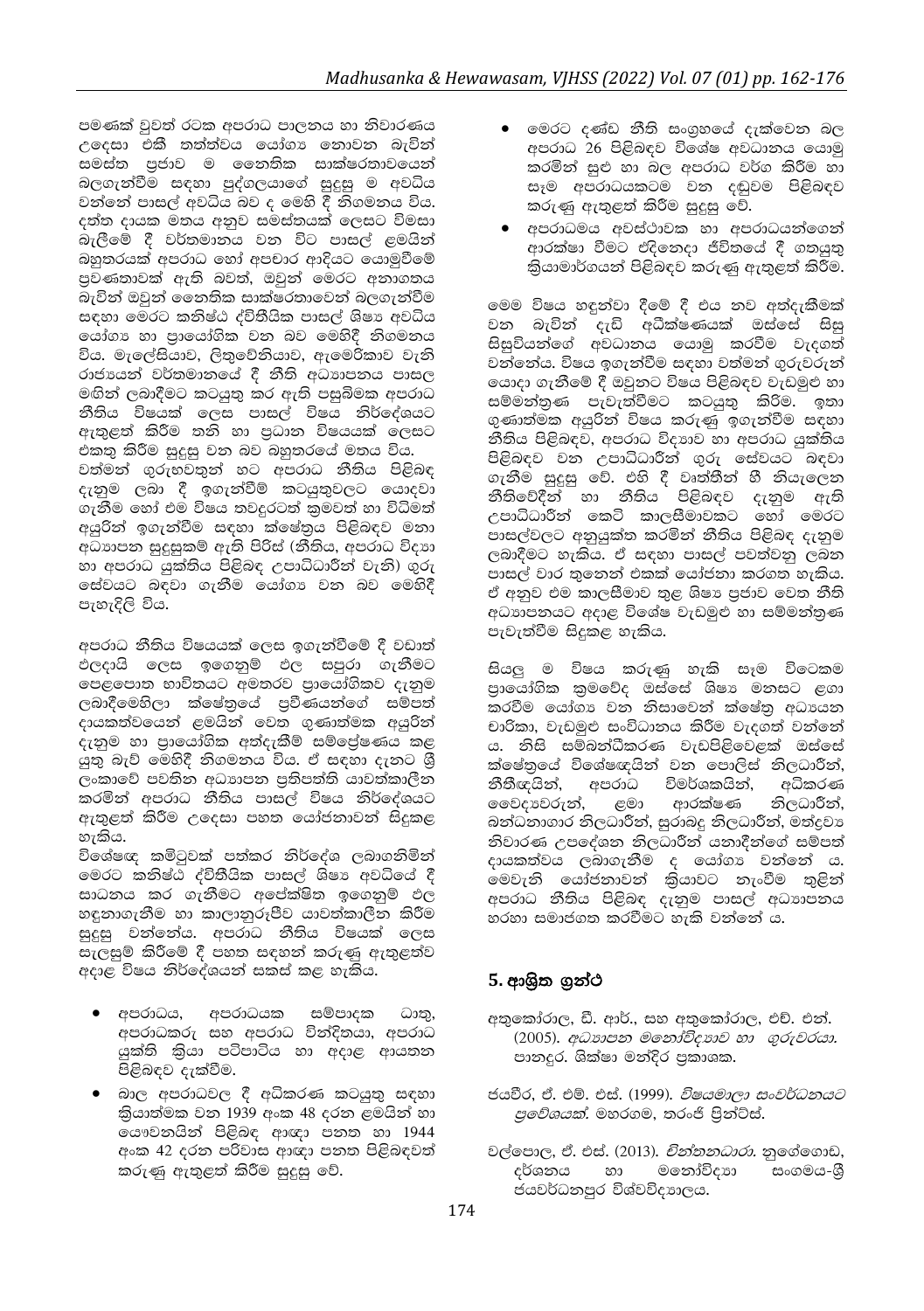- වීරතුංග, එන්. (1981). *අධාහපන මූලධර්ම අධාහපන නීතිය හා පරිපාලනය.* වැල්ලම්පිටිය, චරක මුදණ ශිල්පියෝ සහ පුකාශකයෝ.
- සේතාරත්ත, එච්. ඩී. කේ. (2020). *තොවිධිමත් අධාහපනය විධිමත් කරමු.* දිනමිණ පුවත්පත, කොළඹ, ලේක්හවුස්, Retrieved from https://www.dinamina.lk/2016/10/21/ 24129 Accessed on 2020/06/28.
- හරිස්චන්දු, ආර්. (2013). *ශී ලංකාවේ නීතිය.* මීගමුව, අකුර පුකාශකයෝ.
- ශී ලංකාවේ සාමානා අධාාපනය පිළිබඳ ජාතික පුතිපත්තිය සඳහා යෝජනා. (2016). *විෂයමාලා සංවර්ධනය.* නුගේගොඩ. ජාතික අධාහපන කොමිෂන් සභාව.
- ලෝක බැංකු ආධාර යටතේ, සාමානා අධාහපන වාහපෘතිය - 2. (1999). විෂයමාලා පුතිපත්ති සහ කියාවලි සැලැස්ම: සංශෝධිත වාර්තාව. මහරගම. ජාතික අධාහපන ආයතනය.
- සමාජ විදහ ශබ්ද කෝෂය. (1966). කොළඹ, අධාහපන පුකාශන දෙපාර්තමේන්තුව.
- Bruce, S and Yearley, S. (2006). The SAGE Dictionary of Sociology. London, SAGE Publications.
- Canadian Bar Association. (1992). Reading the Legal World: Literacy and Justice in Report of the Canadian Bar Canada. Association Task Force on Legal Literacy. Canadian Bar Association. Ottawa.
- Chiao, V. (2016). WHAT IS THE CRIMINAL LAW FOR. Law and Philosophy, 35(2),  $(pp.137-163)$ . Retrieved from http://www.jstor.org/stable/44980957.
- Decker, J. R. (2014). Legal Literacy in Education: An Ideal Time to Increase Research. Advocacy, and Action. Leadership Preparation for School projects, 304 Ed. Law Rep. 679 (pp. 01-20). Retrieved from Indiana: https://www.researchgate.net/publicati on/286459177 Accessed on 2021/03/20.
- Durkheim, É. (1895/1983). Crime and social health (A. Scull, Trans). In S. Lukes & A. Scull

(Eds.), Durkheim and the law.Oxford, UK: Martin Robertson

- Economides, K. (2015). Legal Education. In:  $I.D.$  $(\text{eds.})$ Wright, *International* Encyclopedia of the Social & Behavioral Sciences, 2nd edition, Vol (13) pp. 734-739.
- Gee, E.G., & Jackson, D.W. (1982). Current Studies of Legal Education: Findings and Recommendations. Journal of Legal Education, Vol. 32 (4) pp. 471-505.
- Gottschalk P., Gunnesdal L. (2018). Tip of the Crime Iceberg. In: White-Collar Crime in the Shadow Economy. Palgrave Pivot, Cham. https://doi.org/10.1007/978-3-319-75292-1\_3.
- Joninia, E.W., & Petrauskienė, L. (2013). The Role of Legal Education in Development of **Students** Personal Competences: Conceptions of 10-12 Grade Students and School Staff. Socialinis Darhas Social Work, Vol. 12(1) pp. 93-108.
- Kashyap, A.K. (2016). Professional Legal Education in India: Challenges and the Way Forward. Educational Quest. An International Jouirnal of Education and Applied Social Sciences, Vol  $7(3)$ pp.141 - 147. India: Retrieved from http://www.ndpublisher.in.lk Accessed on 2021/04/14.
- Lakshminath, A. (2008). Legal Education, Research and Pedagogy - Ideological Perceptions. Journal of the Indian Law Institute, Vol. 50 (4) pp. 606-628.
- Maxwell, R.C., Henning, J.F., & White, C.J. (1975). Law Studies in the Schools. Journal of Legal Education, 1975, Vol. 27 (2) pp. 157-167.
- Rajamanickam, R., Naaim, M.S.M., Zainudin, T.N.A.T., & Dahlan, N.K.  $(2019).$ Introduction of Criminal Law as a Subject in National Secondary Schools. Journal of Educational and Social Research, Vol 9 (3) 32-38. Retrieved pp.